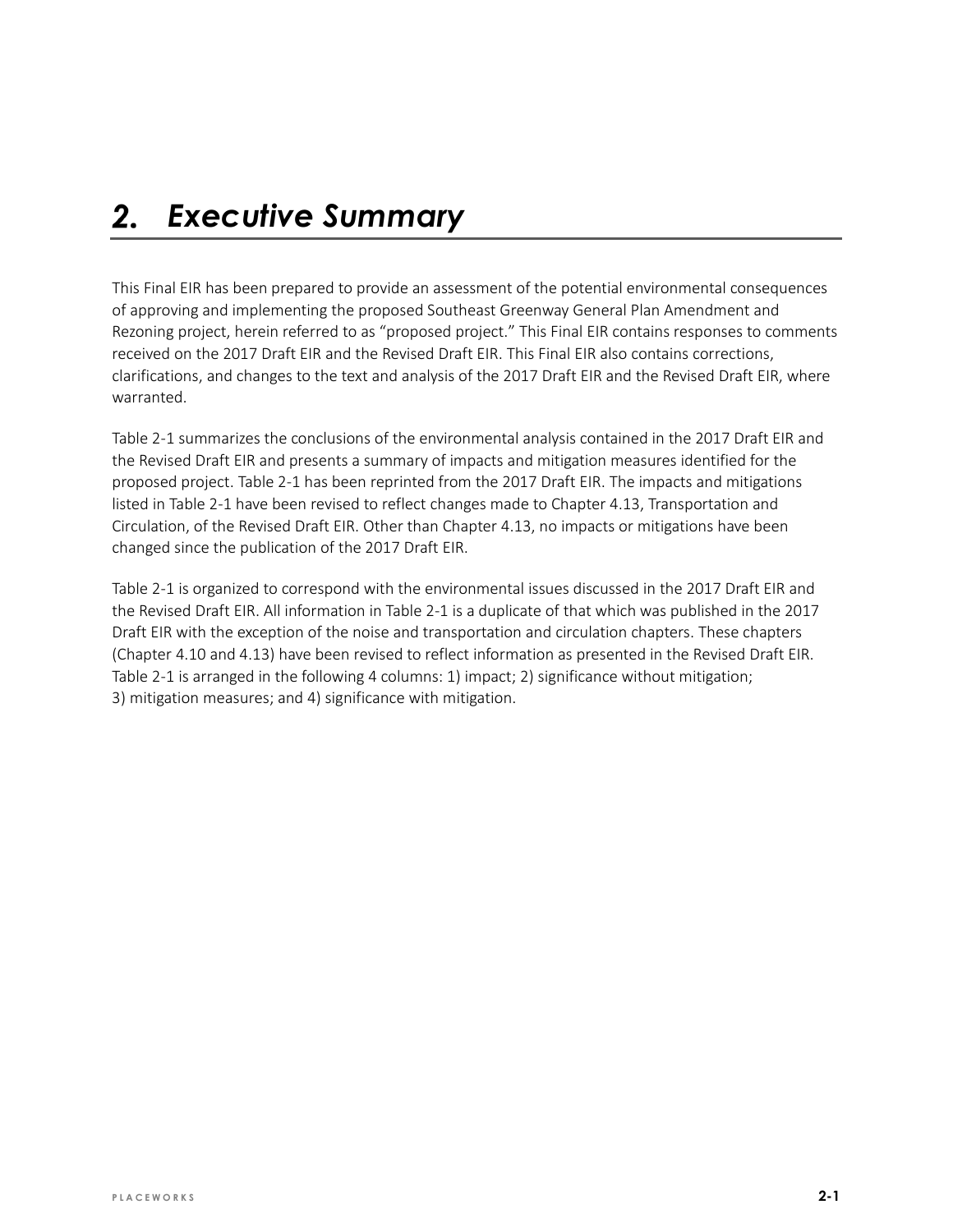| <b>Environmental Impact</b>                                                                                                                                                                                           | Significance<br>Without<br>Mitigation | <b>Mitigation Measures</b>                                                                                                                                                                                                                                                                                                                                                                                                                                                                                                                                                                                                                                                                                                                                                                                                                                                                     | Significance<br>With<br>Mitigation |
|-----------------------------------------------------------------------------------------------------------------------------------------------------------------------------------------------------------------------|---------------------------------------|------------------------------------------------------------------------------------------------------------------------------------------------------------------------------------------------------------------------------------------------------------------------------------------------------------------------------------------------------------------------------------------------------------------------------------------------------------------------------------------------------------------------------------------------------------------------------------------------------------------------------------------------------------------------------------------------------------------------------------------------------------------------------------------------------------------------------------------------------------------------------------------------|------------------------------------|
| <b>AESTHETICS</b>                                                                                                                                                                                                     |                                       |                                                                                                                                                                                                                                                                                                                                                                                                                                                                                                                                                                                                                                                                                                                                                                                                                                                                                                |                                    |
| AES-1: Implementation of the proposed project would not<br>have a substantial adverse effect on a scenic vista.                                                                                                       | <b>LTS</b>                            | N/A                                                                                                                                                                                                                                                                                                                                                                                                                                                                                                                                                                                                                                                                                                                                                                                                                                                                                            | N/A                                |
| AES-2: Implementation of the proposed project would not<br>substantially damage scenic resources, including but not<br>limited to, trees, rock outcroppings, and historic buildings<br>within a State scenic highway. | <b>LTS</b>                            | N/A                                                                                                                                                                                                                                                                                                                                                                                                                                                                                                                                                                                                                                                                                                                                                                                                                                                                                            | N/A                                |
| AES-3: Implementation of the proposed project would not<br>degrade the existing visual character or quality of the site<br>and its surroundings.                                                                      | <b>LTS</b>                            | N/A                                                                                                                                                                                                                                                                                                                                                                                                                                                                                                                                                                                                                                                                                                                                                                                                                                                                                            | N/A                                |
| AES-4: Implementation of the proposed project would not<br>create a new source of substantial light or glare which<br>would adversely affect day or nighttime views in the area.                                      | <b>LTS</b>                            | N/A                                                                                                                                                                                                                                                                                                                                                                                                                                                                                                                                                                                                                                                                                                                                                                                                                                                                                            | N/A                                |
| AES-5: Implementation of the proposed project, in<br>combination with past, present, and reasonably foreseeable<br>projects, would result in less-than-significant cumulative<br>impacts with respect to aesthetics.  | <b>LTS</b>                            | N/A                                                                                                                                                                                                                                                                                                                                                                                                                                                                                                                                                                                                                                                                                                                                                                                                                                                                                            | N/A                                |
| AIR QUALITY                                                                                                                                                                                                           |                                       |                                                                                                                                                                                                                                                                                                                                                                                                                                                                                                                                                                                                                                                                                                                                                                                                                                                                                                |                                    |
| AQ-1: Implementation of the proposed project would not<br>conflict with or obstruct implementation of the applicable<br>air quality plan.                                                                             | <b>LTS</b>                            | N/A                                                                                                                                                                                                                                                                                                                                                                                                                                                                                                                                                                                                                                                                                                                                                                                                                                                                                            | N/A                                |
| AQ-2: Operation of the proposed project could contribute to<br>an existing or projected air quality violation.                                                                                                        | S                                     | AQ-2: Prior to issuance of construction permits, development project<br>applicants that are subject to CEQA and exceed the screening sizes in the<br>Bay Area Air Quality Management District's (BAAQMD) CEQA Guidelines<br>shall prepare and submit to the City of Santa Rosa a technical assessment<br>evaluating potential air quality impacts related to the project's operation<br>phase. The evaluation shall be prepared in conformance with the<br>BAAQMD methodology in assessing air quality impacts. If operation-<br>related criteria air pollutants are determined to have the potential to<br>exceed the BAAQMD thresholds of significance, as identified in<br>BAAQMD's CEQA Guidelines, the City of Santa Rosa shall require that<br>applicants for new development projects incorporate mitigation<br>measures to reduce air pollutant emissions during operation activities. | SU                                 |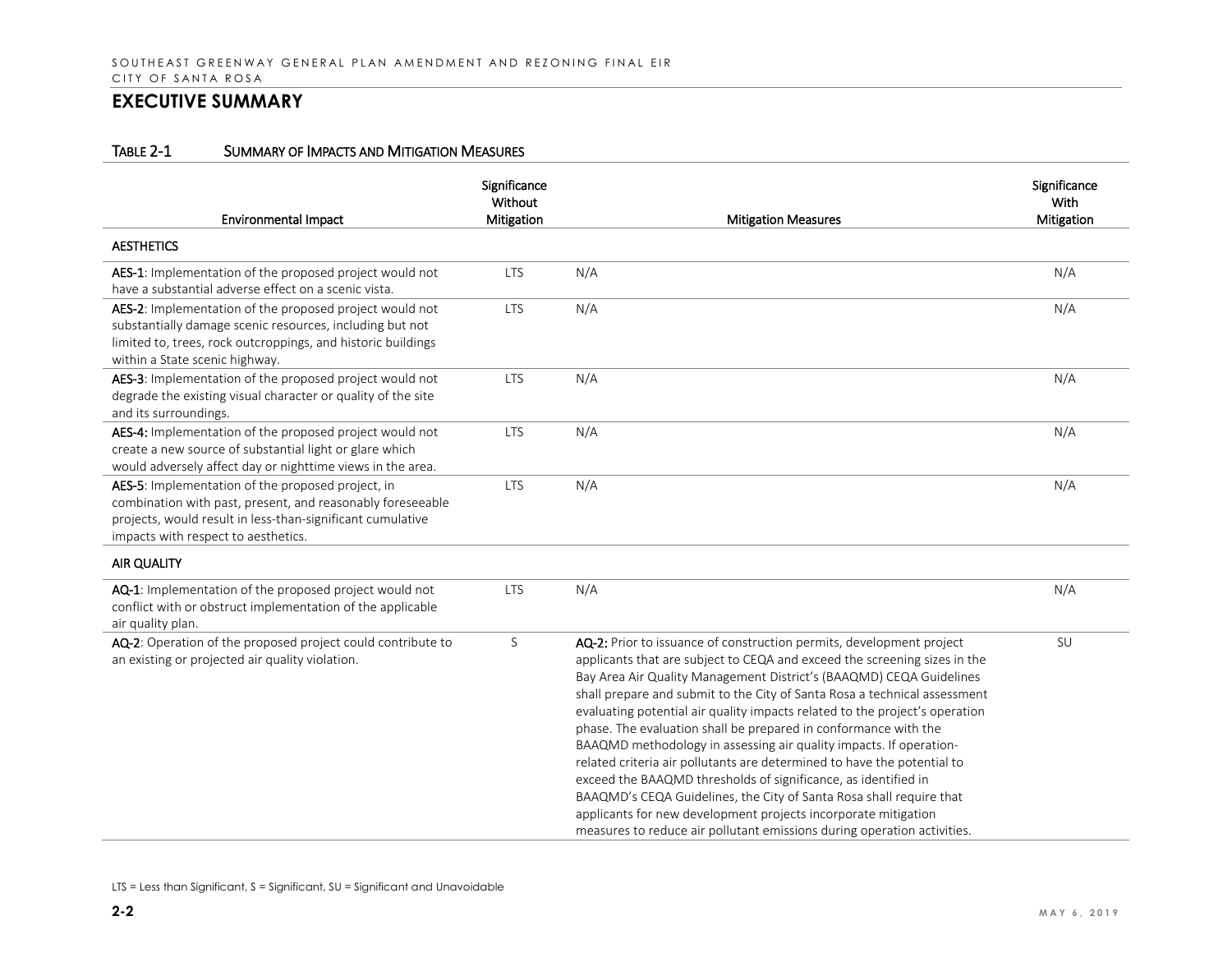| <b>Environmental Impact</b>                                                                                                                                                                                                        | Significance<br>Without<br>Mitigation | <b>Mitigation Measures</b>                                                                                                                                                                                                                                                                                                                                                                                                                                                                                                                                                                                                                                                                                                                                                                                                                                                                                                                                                                                                                                                                                                                                                                                                                                                                                                                                                                                                             | Significance<br>With<br>Mitigation |
|------------------------------------------------------------------------------------------------------------------------------------------------------------------------------------------------------------------------------------|---------------------------------------|----------------------------------------------------------------------------------------------------------------------------------------------------------------------------------------------------------------------------------------------------------------------------------------------------------------------------------------------------------------------------------------------------------------------------------------------------------------------------------------------------------------------------------------------------------------------------------------------------------------------------------------------------------------------------------------------------------------------------------------------------------------------------------------------------------------------------------------------------------------------------------------------------------------------------------------------------------------------------------------------------------------------------------------------------------------------------------------------------------------------------------------------------------------------------------------------------------------------------------------------------------------------------------------------------------------------------------------------------------------------------------------------------------------------------------------|------------------------------------|
| AQ-3: Future potential development projects associated<br>with the proposed project could cumulatively contribute to<br>the non-attainment designations of the San Francisco Bay<br>Area Air Basin (SFBAAB).                       | S                                     | AQ-3: Implement Mitigation Measure AQ-2.                                                                                                                                                                                                                                                                                                                                                                                                                                                                                                                                                                                                                                                                                                                                                                                                                                                                                                                                                                                                                                                                                                                                                                                                                                                                                                                                                                                               | SU                                 |
| AQ-4: Construction activities associated with potential<br>future development projects accommodated under the<br>proposed project could expose nearby receptors to<br>substantial concentrations of Toxic Air Contaminants (TACs). | S                                     | AQ-4: Applicants for construction within 1,000 feet of residential and<br>other sensitive land use projects (e.g., hospitals, nursing homes, day care<br>centers) in the City of Santa Rosa, as measured from the property line of<br>the project to the property line of the source/edge of the nearest travel<br>lane, shall submit a health risk assessment (HRA) to the City of Santa Rosa<br>prior to future discretionary project approval. The HRA shall be prepared<br>in accordance with policies and procedures of the State Office of<br>Environmental Health Hazard Assessment (OEHHA) and the Bay Area Air<br>Quality Management District. The latest OEHHA guidelines shall be used<br>for the analysis, including age sensitivity factors, breathing rates, and<br>body weights appropriate for children ages 0 to 16 years. If the HRA<br>shows that the incremental cancer risk exceeds ten in one million (10E-<br>06), PM <sub>2.5</sub> concentrations exceed 0.3 $\mu$ g/m <sup>3</sup> , or the appropriate<br>noncancer hazard index exceeds 1.0, the applicant will be required to<br>identify and demonstrate that mitigation measures are capable of<br>reducing potential cancer and non-cancer risks to an acceptable level<br>(i.e., below ten in one million or a hazard index of 1.0), including<br>appropriate enforcement mechanisms. Measures to reduce risk may<br>include, but are not limited to: | <b>LTS</b>                         |
|                                                                                                                                                                                                                                    |                                       | ■ During construction, use of construction equipment fitted with Level 3<br>Diesel Particulate Filters (DPF) for all equipment of 50 horsepower or<br>more.<br>" Use of construction equipment fitted with Tier 3 engines for all                                                                                                                                                                                                                                                                                                                                                                                                                                                                                                                                                                                                                                                                                                                                                                                                                                                                                                                                                                                                                                                                                                                                                                                                      |                                    |
|                                                                                                                                                                                                                                    |                                       | equipment of 50 horsepower or more.                                                                                                                                                                                                                                                                                                                                                                                                                                                                                                                                                                                                                                                                                                                                                                                                                                                                                                                                                                                                                                                                                                                                                                                                                                                                                                                                                                                                    |                                    |
|                                                                                                                                                                                                                                    |                                       | " Equipment shall be properly serviced and maintained in accordance<br>with manufacturer recommendations.                                                                                                                                                                                                                                                                                                                                                                                                                                                                                                                                                                                                                                                                                                                                                                                                                                                                                                                                                                                                                                                                                                                                                                                                                                                                                                                              |                                    |
|                                                                                                                                                                                                                                    |                                       | " The construction contractor shall ensure that all non-essential idling of<br>construction equipment is restricted to five minutes or less in<br>compliance with Section 2449 of the California Code of Regulations,<br>Title 13, Article 4.8, Chapter 9.                                                                                                                                                                                                                                                                                                                                                                                                                                                                                                                                                                                                                                                                                                                                                                                                                                                                                                                                                                                                                                                                                                                                                                             |                                    |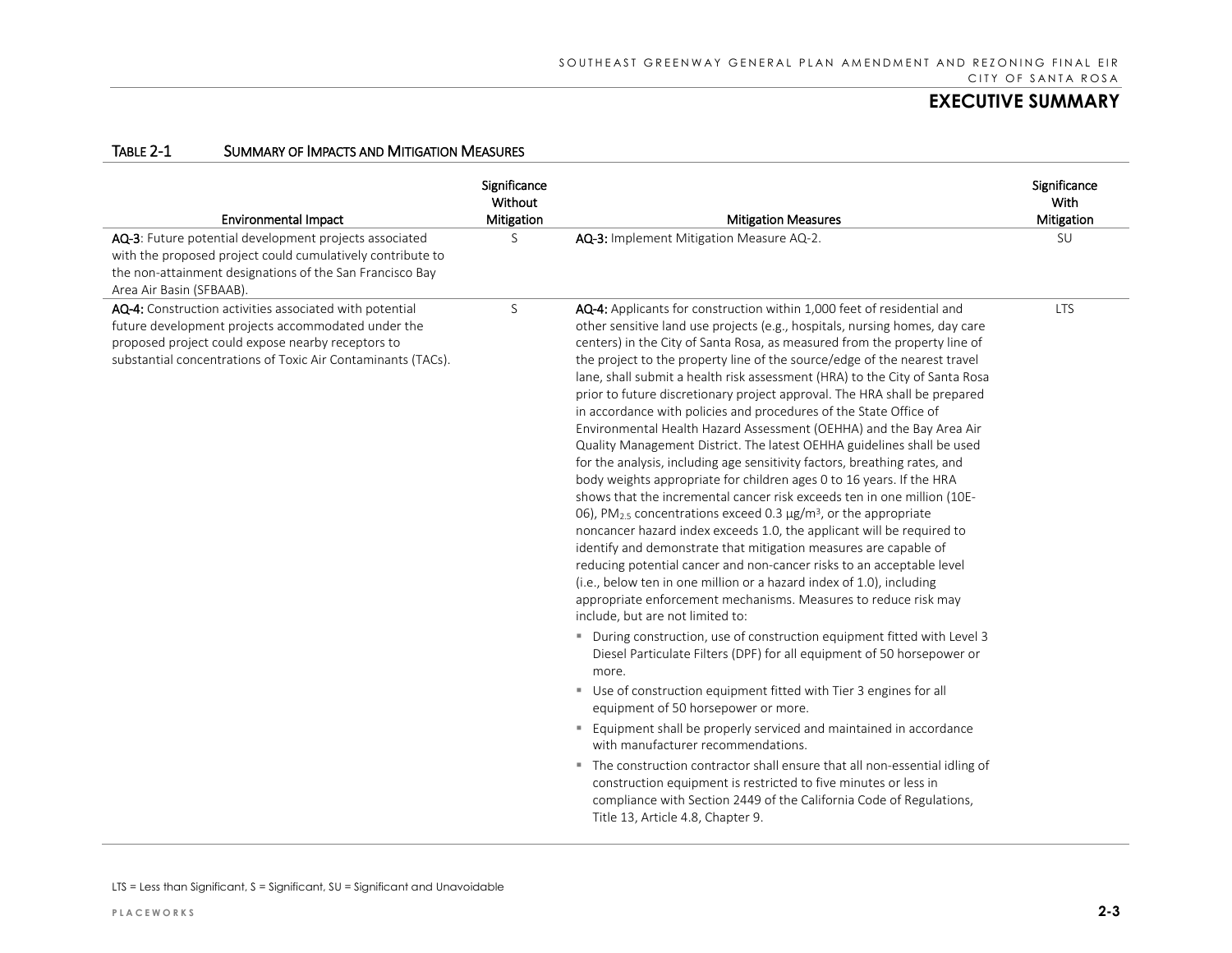| TABLE 2-1 | <b>SUMMARY OF IMPACTS AND MITIGATION MEASURES</b> |
|-----------|---------------------------------------------------|
|           |                                                   |

| Environmental Impact                                                                                                                                                                                                                                                                                                                                                                                                      | Significance<br>Without<br>Mitigation | <b>Mitigation Measures</b>                                                                                                                                                                                                                                                                                                                                                                                                                                                                                                                                                                                                                                                                                                                                                                                                                                                                                                                                                                                                                                                               | Significance<br>With<br>Mitigation |
|---------------------------------------------------------------------------------------------------------------------------------------------------------------------------------------------------------------------------------------------------------------------------------------------------------------------------------------------------------------------------------------------------------------------------|---------------------------------------|------------------------------------------------------------------------------------------------------------------------------------------------------------------------------------------------------------------------------------------------------------------------------------------------------------------------------------------------------------------------------------------------------------------------------------------------------------------------------------------------------------------------------------------------------------------------------------------------------------------------------------------------------------------------------------------------------------------------------------------------------------------------------------------------------------------------------------------------------------------------------------------------------------------------------------------------------------------------------------------------------------------------------------------------------------------------------------------|------------------------------------|
|                                                                                                                                                                                                                                                                                                                                                                                                                           |                                       | Measures identified in the HRA shall be included in the environmental<br>document and/or incorporated into the site development plan as a<br>component of the proposed project. Prior to issuance of any construction<br>permit, the construction contractor shall ensure that all construction<br>plans submitted to the City of Santa Rosa Planning Division and/or<br>Building Division clearly show incorporation of all applicable mitigation<br>measures.                                                                                                                                                                                                                                                                                                                                                                                                                                                                                                                                                                                                                          |                                    |
| AQ-5: Implementation of the proposed project would not<br>create or expose a substantial number of people to<br>objectionable odors.                                                                                                                                                                                                                                                                                      | <b>LTS</b>                            | N/A                                                                                                                                                                                                                                                                                                                                                                                                                                                                                                                                                                                                                                                                                                                                                                                                                                                                                                                                                                                                                                                                                      | N/A                                |
| AQ-6: Despite implementation of the proposed project<br>policies, criteria air pollutant emissions associated with the<br>proposed project would generate a substantial net increase<br>in emissions that exceeds the BAAQMD regional significance<br>thresholds.                                                                                                                                                         | S                                     | AQ-6: Implement Mitigation Measures AQ-2 through AQ-4.                                                                                                                                                                                                                                                                                                                                                                                                                                                                                                                                                                                                                                                                                                                                                                                                                                                                                                                                                                                                                                   | SU                                 |
| <b>BIOLOGICAL RESOURCES</b>                                                                                                                                                                                                                                                                                                                                                                                               |                                       |                                                                                                                                                                                                                                                                                                                                                                                                                                                                                                                                                                                                                                                                                                                                                                                                                                                                                                                                                                                                                                                                                          |                                    |
| BIO-1a: Proposed development could potentially result in an<br>inadvertent take of individual California red-legged frog<br>(CLRF) in the remote instance that individuals were to<br>disperse onto the site in the future, in which case this could<br>result in a potential violation of the federal and California<br>Endangered Species Acts if adequate controls and<br>preconstruction surveys are not implemented. | S                                     | BIO-1a: Ensure Avoidance of California red-legged frog (CRLF). The<br>following measures shall be implemented in locations within 100 feet of<br>any drainage or seasonal wetland on the site to ensure avoidance of<br>individual CRLF (CRLF) in the remote instance individuals were to disperse<br>onto the site in the future in advance of or during construction:<br>" Wildlife exclusion fence: Wildlife exclusion fencing shall be installed<br>prior to the start of construction and maintained until construction of<br>the proposed project is complete. Such fencing shall, at a minimum,<br>run along the proposed project boundaries with riparian habitat and<br>for a distance of at least 100 feet perpendicular to riparian habitat. Silt<br>fence material may be used to also provide erosion control, however,<br>per CRLF standards, it must be at least 42 inches in height (at least 36<br>inches above ground and buried at least 6 inches below the ground)<br>and stakes must be place on the inside of the project (side on which<br>work will take place). | <b>LTS</b>                         |
|                                                                                                                                                                                                                                                                                                                                                                                                                           |                                       | Pre-construction survey: Pre-construction surveys for CRLF shall be<br>conducted prior to initiation of project activities (including fence<br>installation) and within 48 hours of the start of ground disturbance<br>activities following completion of exclusion fence installation. Surveys                                                                                                                                                                                                                                                                                                                                                                                                                                                                                                                                                                                                                                                                                                                                                                                          |                                    |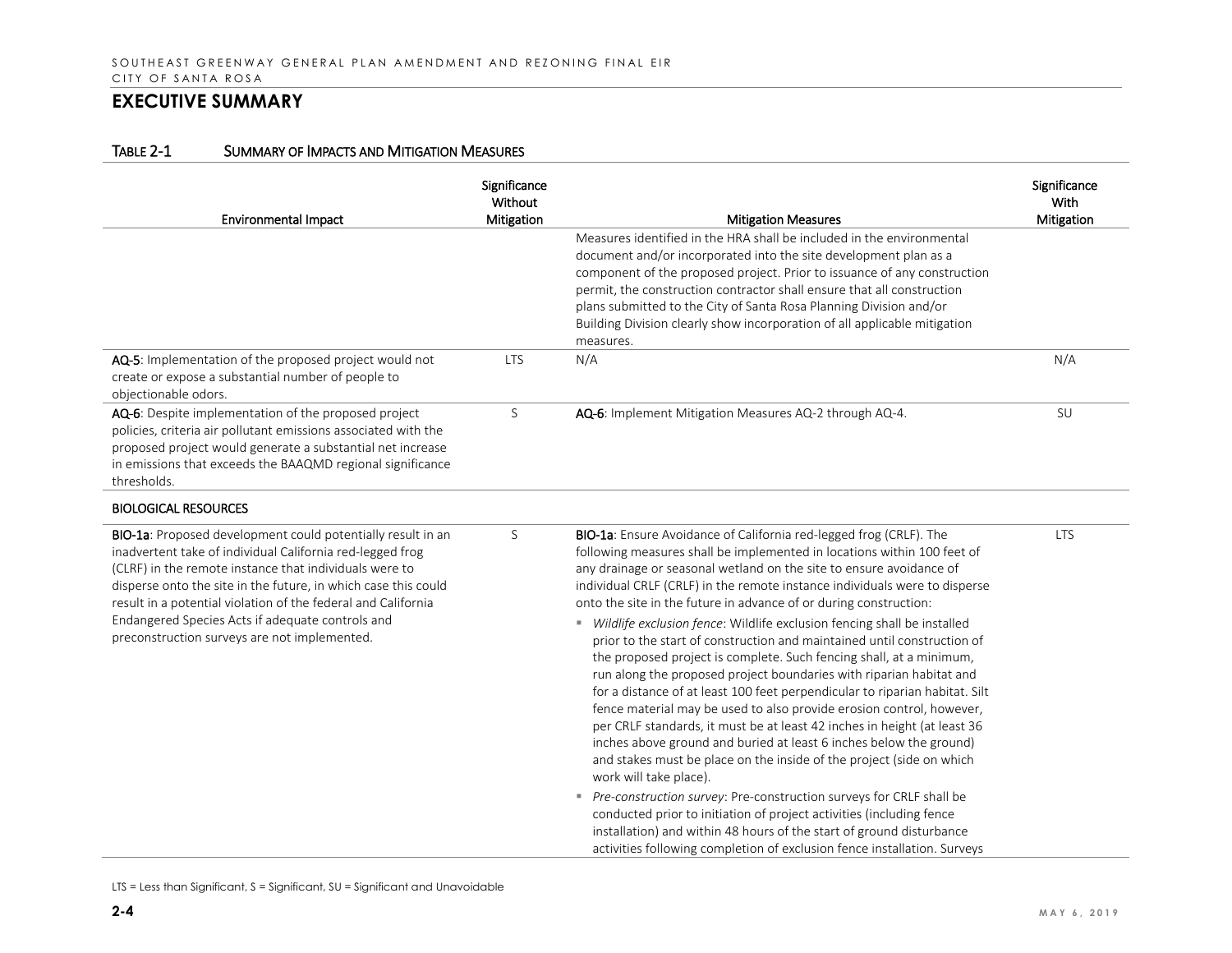| <b>Environmental Impact</b>                                                                                                                                                                                                | Significance<br>Without<br>Mitigation | <b>Mitigation Measures</b>                                                                                                                                                                                                                                                                                                                                                                                                                                                                                                                                                                                                                                                                                                                                                                          | Significance<br>With<br>Mitigation |
|----------------------------------------------------------------------------------------------------------------------------------------------------------------------------------------------------------------------------|---------------------------------------|-----------------------------------------------------------------------------------------------------------------------------------------------------------------------------------------------------------------------------------------------------------------------------------------------------------------------------------------------------------------------------------------------------------------------------------------------------------------------------------------------------------------------------------------------------------------------------------------------------------------------------------------------------------------------------------------------------------------------------------------------------------------------------------------------------|------------------------------------|
|                                                                                                                                                                                                                            |                                       | are to be conducted by qualified biologists with experience surveying<br>for CRLF.                                                                                                                                                                                                                                                                                                                                                                                                                                                                                                                                                                                                                                                                                                                  |                                    |
|                                                                                                                                                                                                                            |                                       | If project activities are stopped for greater than 7 days, a follow-up pre-<br>construction survey may be required within 48 hours prior to reinitiating<br>project activities.                                                                                                                                                                                                                                                                                                                                                                                                                                                                                                                                                                                                                     |                                    |
|                                                                                                                                                                                                                            |                                       | " Worker Training: All workers for activities within 100 feet of riparian<br>habitat shall be trained by the qualified biologist to understand the<br>remote potential for occurrence of this listed species, need to avoid<br>any potential inadvertent take, and process to follow if a frog is<br>encountered, that all work must stop and the qualified biologist must<br>determine whether it is CRLF before work proceeds.                                                                                                                                                                                                                                                                                                                                                                    |                                    |
|                                                                                                                                                                                                                            |                                       | Earth Disturbing Activities only during dry weather: No earth disturbing<br>activities shall take place during rain events when there is potential for<br>accumulation greater than 0.25 inch in a 24-hour period. In addition,<br>no earth disturbing activities shall occur for 48 hours following rain<br>events in which 0.25 inch of rain accumulation within 24 hours.                                                                                                                                                                                                                                                                                                                                                                                                                        |                                    |
|                                                                                                                                                                                                                            |                                       | Biological monitoring: An approved biologist shall be required to<br>inspect and approve installation of the exclusion fence.                                                                                                                                                                                                                                                                                                                                                                                                                                                                                                                                                                                                                                                                       |                                    |
|                                                                                                                                                                                                                            |                                       | Erosion Control Materials: Tightly woven fiber netting or similar<br>material shall be used for erosion control or other purposes to ensure<br>amphibians do not get trapped. Plastic mono-filament netting (erosion<br>control matting), rolled erosion control products, or similar material<br>shall not be used.                                                                                                                                                                                                                                                                                                                                                                                                                                                                                |                                    |
| <b>BIO-1b:</b> Project implementation could potentially result in<br>loss or modifications to special-status plant species if<br>present on the site and systematic surveys and adequate<br>avoidance are not implemented. | S                                     | BIO-1b: Appropriate measures shall be implemented to ensure adequate<br>avoidance of special-status plant species, if present in the remaining<br>natural areas on the project site east of Summerfield Road. A qualified<br>botanist shall conduct systematic surveys of the portion of the project<br>site east of the Summerfield Road in spring and summer months to<br>confirm absence of any special-status plant species on the site. The<br>survey shall focus on the special-status plant species considered to have a<br>remote probability for occurrence on the project site. The surveys shall<br>be completed and a report of findings submitted to the City before the<br>onset of any initial ground-disturbing activity or construction associated<br>with project implementation. | <b>LTS</b>                         |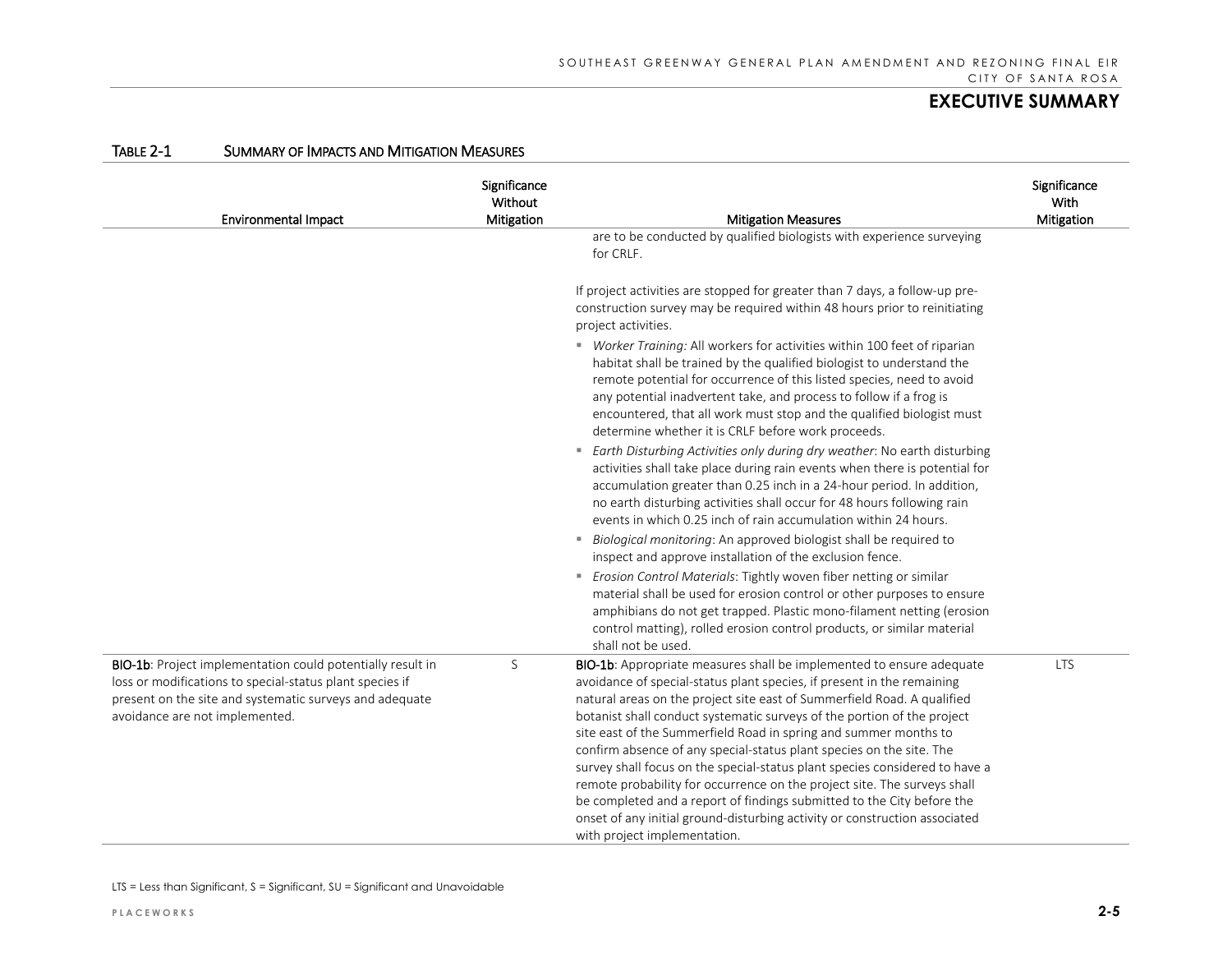| TABLE 2-1 | SUMMARY OF IMPACTS AND MITIGATION MEASURES |
|-----------|--------------------------------------------|
|           |                                            |

| <b>Environmental Impact</b> | Significance<br>Without<br>Mitigation | <b>Mitigation Measures</b>                                                                                                                                                                                                                                                                                                                                                                                                                                                                                                                                                                                                                                                                                                                                                                                                                                                      | Significance<br>With<br><b>Mitigation</b> |
|-----------------------------|---------------------------------------|---------------------------------------------------------------------------------------------------------------------------------------------------------------------------------------------------------------------------------------------------------------------------------------------------------------------------------------------------------------------------------------------------------------------------------------------------------------------------------------------------------------------------------------------------------------------------------------------------------------------------------------------------------------------------------------------------------------------------------------------------------------------------------------------------------------------------------------------------------------------------------|-------------------------------------------|
|                             |                                       | If any special-status plant species are encountered, then any<br>occurrence(s) shall be avoided or potential impacts adequately mitigated<br>as part of potential future project development. The qualified botanist<br>shall develop and implement a Special-Status Plant Species Mitigation and<br>Monitoring Program (SSPSMMP). The SSPSMMP shall only be required if a<br>listed species or those with a ranking of 1A, 1B or 2 of the California<br>Native Plant Society (CNPS) Inventory are encountered during the<br>preconstruction survey. Potential impacts on any species with a ranking<br>of 3 and 4 of the CNPS Inventory would not be considered significant and<br>no additional mitigation would be required for these species if                                                                                                                             |                                           |
|                             |                                       | encountered during the systematic survey(s).<br>The SSPMMP shall be prepared in consultation with the California<br>Department of Fish and Wildlife (CDFW) and shall be approved by the City<br>prior to any initial ground-disturbing activity or construction. The<br>SSPMMP shall be based on the status and vulnerability of the species<br>present, with avoidance of all or a majority of any populations on the site<br>the preferred method of mitigation. Where complete or even partial<br>avoidance of any special-status plant populations on the site is<br>considered infeasible, options for mitigation may include a program to<br>salvage and reestablish the population at an alternative, suitable location.<br>Details of any salvage and habitat recreation effort shall include the<br>following criteria and performance standards measures may include: |                                           |
|                             |                                       | • Collection of seeds during the appropriate developmental stage of the<br>plan.<br>Procedures for sowing techniques appropriate to the life cycle of the<br>plant.<br>Preparation of a maintenance and monitoring plan specific to the<br>environmental conditions necessary for survival of the new<br>population. Maintenance and monitoring shall be provided for a<br>minimum of five years to determine success of re-seeding and habitat<br>creation and need for additional preservation.<br>" Identification of funding sources to provide implementation of the<br>plan in consultation with the qualified plant ecologist, landscape                                                                                                                                                                                                                                 |                                           |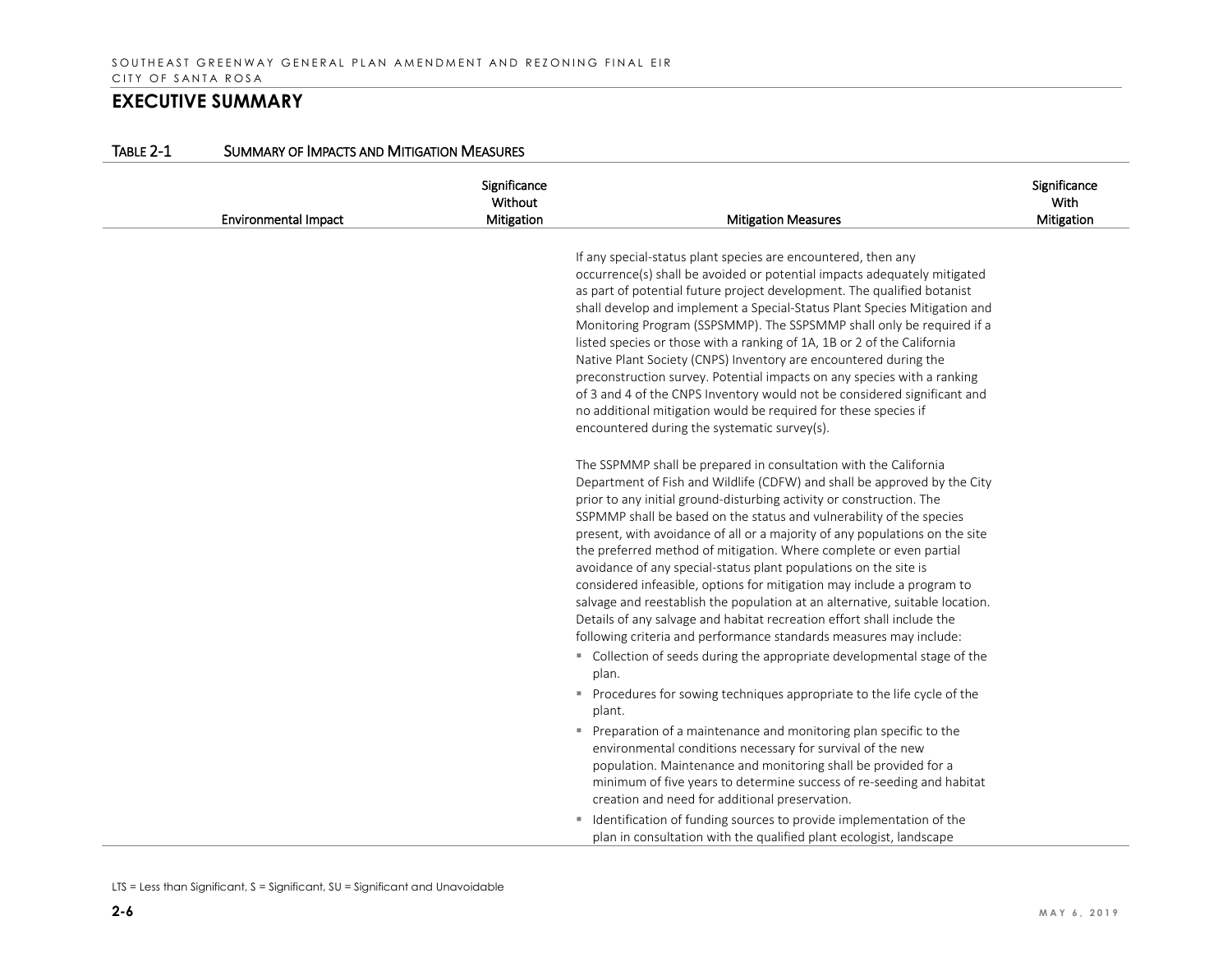| <b>TABLE 2-1</b> | SUMMARY OF IMPACTS AND MITIGATION MEASURES |
|------------------|--------------------------------------------|
|                  |                                            |

| <b>Environmental Impact</b>                                                                                                                                                                                                                                                   | Significance<br>Without<br>Mitigation | <b>Mitigation Measures</b>                                                                                                                                                                                                                                                                                                                                                                                                                                                                                                                                                                                                                                                                                                                                                                                                                                                                                                                                                                                                                                                                                                                                                                                                                                                                                                                                                                                                                                                                                                                                                                                                                                                                                                                                           | Significance<br>With<br>Mitigation |
|-------------------------------------------------------------------------------------------------------------------------------------------------------------------------------------------------------------------------------------------------------------------------------|---------------------------------------|----------------------------------------------------------------------------------------------------------------------------------------------------------------------------------------------------------------------------------------------------------------------------------------------------------------------------------------------------------------------------------------------------------------------------------------------------------------------------------------------------------------------------------------------------------------------------------------------------------------------------------------------------------------------------------------------------------------------------------------------------------------------------------------------------------------------------------------------------------------------------------------------------------------------------------------------------------------------------------------------------------------------------------------------------------------------------------------------------------------------------------------------------------------------------------------------------------------------------------------------------------------------------------------------------------------------------------------------------------------------------------------------------------------------------------------------------------------------------------------------------------------------------------------------------------------------------------------------------------------------------------------------------------------------------------------------------------------------------------------------------------------------|------------------------------------|
|                                                                                                                                                                                                                                                                               |                                       | architect, and civil engineer.<br>In addition, preservation of another existing occurrence of the<br>affected special-status plant species shall be required if monitoring<br>indicates that the reestablishment efforts have not been successful<br>after five years. The preservation program shall provide for permanent<br>protection of a different existing population in Sonoma County, which<br>is equal or larger in size than that encountered on the site (minimum<br>1:1 replacement), through land acquisition or use of a conservation<br>easement. Any off-site mitigation lands shall include establishment of<br>a management endowment as necessary to provide for long-term<br>management of the preserved population.                                                                                                                                                                                                                                                                                                                                                                                                                                                                                                                                                                                                                                                                                                                                                                                                                                                                                                                                                                                                                            |                                    |
| <b>BIO-1c:</b> Proposed development could potentially result in<br>inadvertent loss of bird nests in active use, which would<br>conflict with the federal Migratory Bird Treaty Act and<br>CDFW code if adequate controls and preconstruction<br>surveys are not implemented. | S                                     | <b>BIO-1c:</b> Ensure Avoidance of Bird Nests in Active Use. Tree removal,<br>landscape grubbing, and building demolition shall be performed in<br>compliance with the Migratory Bird Treaty Act and relevant sections of<br>the California Department of Fish and Wildlife (CDFW) code to avoid loss<br>of nests in active use. This shall be accomplished by scheduling tree<br>removal and landscape grubbing outside of the bird nesting season<br>(which occurs from February 1 to August 31) to avoid possible impacts on<br>nesting birds if new nests are established in the future. Alternatively, if<br>building demolition, tree removal and landscape grubbing cannot be<br>scheduled during the non-nesting season (September 1 to January 31), a<br>pre-construction nesting survey shall be conducted. The pre-construction<br>nesting survey shall include the following:<br>A qualified biologist (Biologist) shall conduct a pre-construction nesting<br>bird (both passerine and raptor) survey within seven calendar days<br>prior to tree removal, landscape grubbing, and/or building demolition.<br>" If no nesting birds or active nests are observed, no further action is<br>required and tree removal, landscape grubbing, and building<br>demolition shall occur within seven calendar days of the survey.<br>Another nest survey shall be conducted if more than seven calendar<br>days elapse between the initial nest search and the beginning of tree<br>removal, landscape grubbing, and building demolition.<br>If any active nests are encountered, the Biologist shall determine an<br>appropriate disturbance-free buffer zone to be established around the<br>nest location(s) until the young have fledged. Buffer zones vary | <b>LTS</b>                         |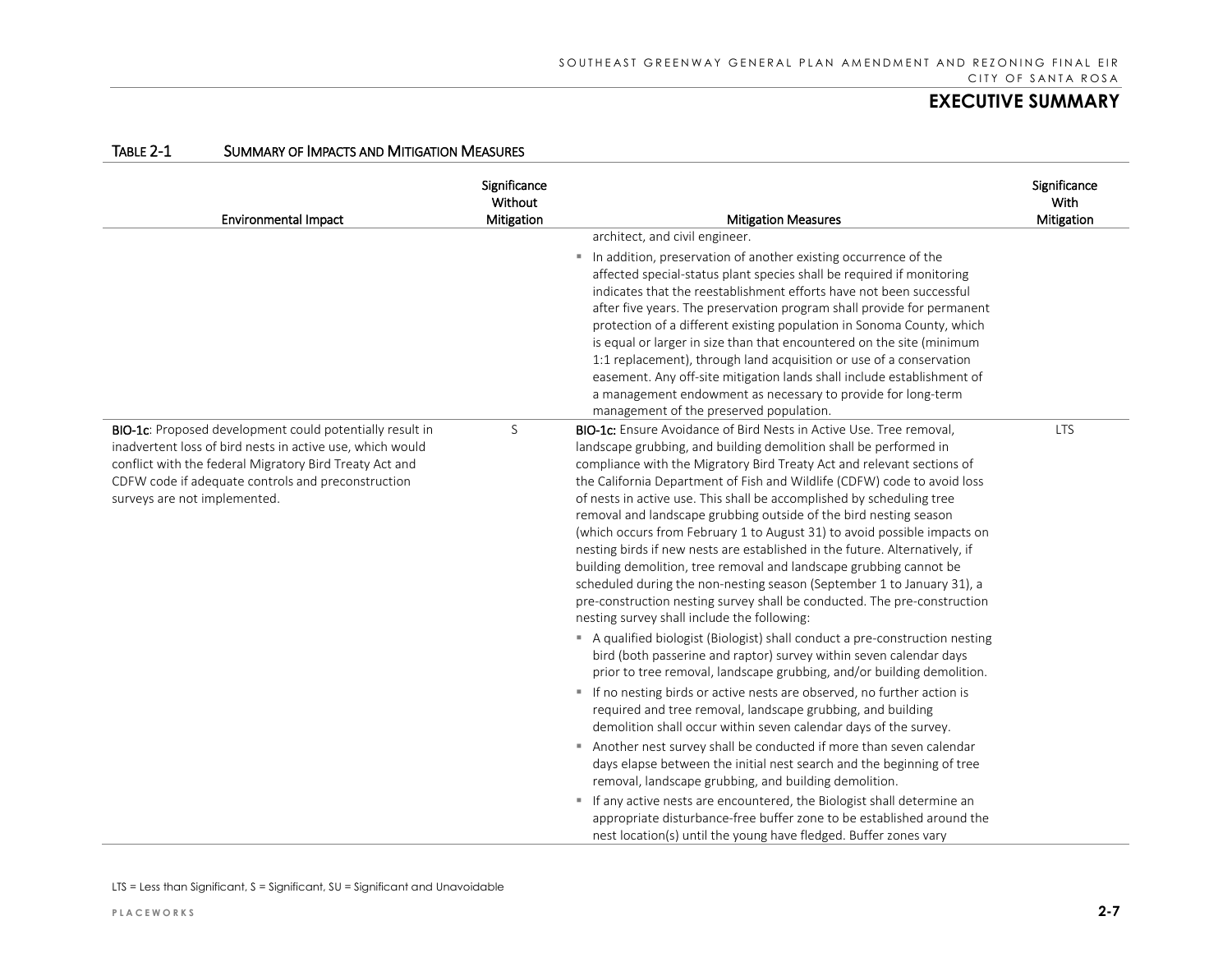| Environmental Impact                                                                                                                                                                                                                                                                                                                          | Significance<br>Without<br>Mitigation | <b>Mitigation Measures</b>                                                                                                                                                                                                                                                                                                                                                                                                                                                                                      | Significance<br>With<br>Mitigation |
|-----------------------------------------------------------------------------------------------------------------------------------------------------------------------------------------------------------------------------------------------------------------------------------------------------------------------------------------------|---------------------------------------|-----------------------------------------------------------------------------------------------------------------------------------------------------------------------------------------------------------------------------------------------------------------------------------------------------------------------------------------------------------------------------------------------------------------------------------------------------------------------------------------------------------------|------------------------------------|
|                                                                                                                                                                                                                                                                                                                                               |                                       | depending on the species (i.e., typically 75 to 100 feet for passerines<br>and 300 feet for raptors) and other factors such as ongoing<br>disturbance in the vicinity of the nest location. If necessary, the<br>dimensions of the buffer zone shall be determined in consultation with<br>the CDFW.                                                                                                                                                                                                            |                                    |
|                                                                                                                                                                                                                                                                                                                                               |                                       | • Orange construction fencing, flagging, or other marking system shall<br>be installed to delineate the buffer zone around the nest location(s)<br>within which no construction-related equipment or operations shall be<br>permitted. Continued use of existing facilities such as surface parking<br>and site maintenance may continue within this buffer zone.                                                                                                                                               |                                    |
|                                                                                                                                                                                                                                                                                                                                               |                                       | " No restrictions on grading or construction activities outside the<br>prescribed buffer zone are required once the zone has been identified<br>and delineated in the field and workers have been properly trained to<br>avoid the buffer zone area.                                                                                                                                                                                                                                                            |                                    |
|                                                                                                                                                                                                                                                                                                                                               |                                       | ■ Construction activities shall be restricted from the buffer zone until<br>the Biologist has determined that young birds have fledged and the<br>buffer zone is no longer needed.                                                                                                                                                                                                                                                                                                                              |                                    |
|                                                                                                                                                                                                                                                                                                                                               |                                       | A survey report of findings verifying that any young have fledged shall<br>be submitted by the Biologist for review and approval by the City prior<br>to initiation of any tree removal, landscape grubbing, building<br>demolition, and other construction activities within the buffer zone.<br>Following written approval by the City, tree removal, and construction<br>within the nest-buffer zone may proceed.                                                                                            |                                    |
| BIO-2: Implementation of the proposed project would<br>generally not have a substantial adverse effect on any<br>riparian habitat or other sensitive natural community<br>identified in local or regional plans, policies, regulations or<br>by the California Department of Fish and Wildlife or United<br>States Fish and Wildlife Service. | <b>LTS</b>                            | N/A                                                                                                                                                                                                                                                                                                                                                                                                                                                                                                             | N/A                                |
| BIO-3: Potential future development would result in adverse<br>impacts to regulated waters and special-status species<br>within the regulatory waters, and would require appropriate<br>authorizations from regulatory agencies and adequate<br>compensatory mitigation where avoidance is infeasible.                                        | S                                     | BIO-3: Provide Compensatory Mitigation for Wetland Modifications. The<br>City shall require future project applicants to develop and implement a<br>compensatory mitigation program to provide adequate mitigation for<br>jurisdictional waters affected by proposed improvements in the<br>Southeast Greenway Area for submittal to the City. A jurisdictional<br>wetland delineation shall be prepared by a qualified wetland specialist<br>and submitted for verification by the United States Army Corps of | <b>LTS</b>                         |

#### TABLE 2-1 SUMMARY OF IMPACTS AND MITIGATION MEASURES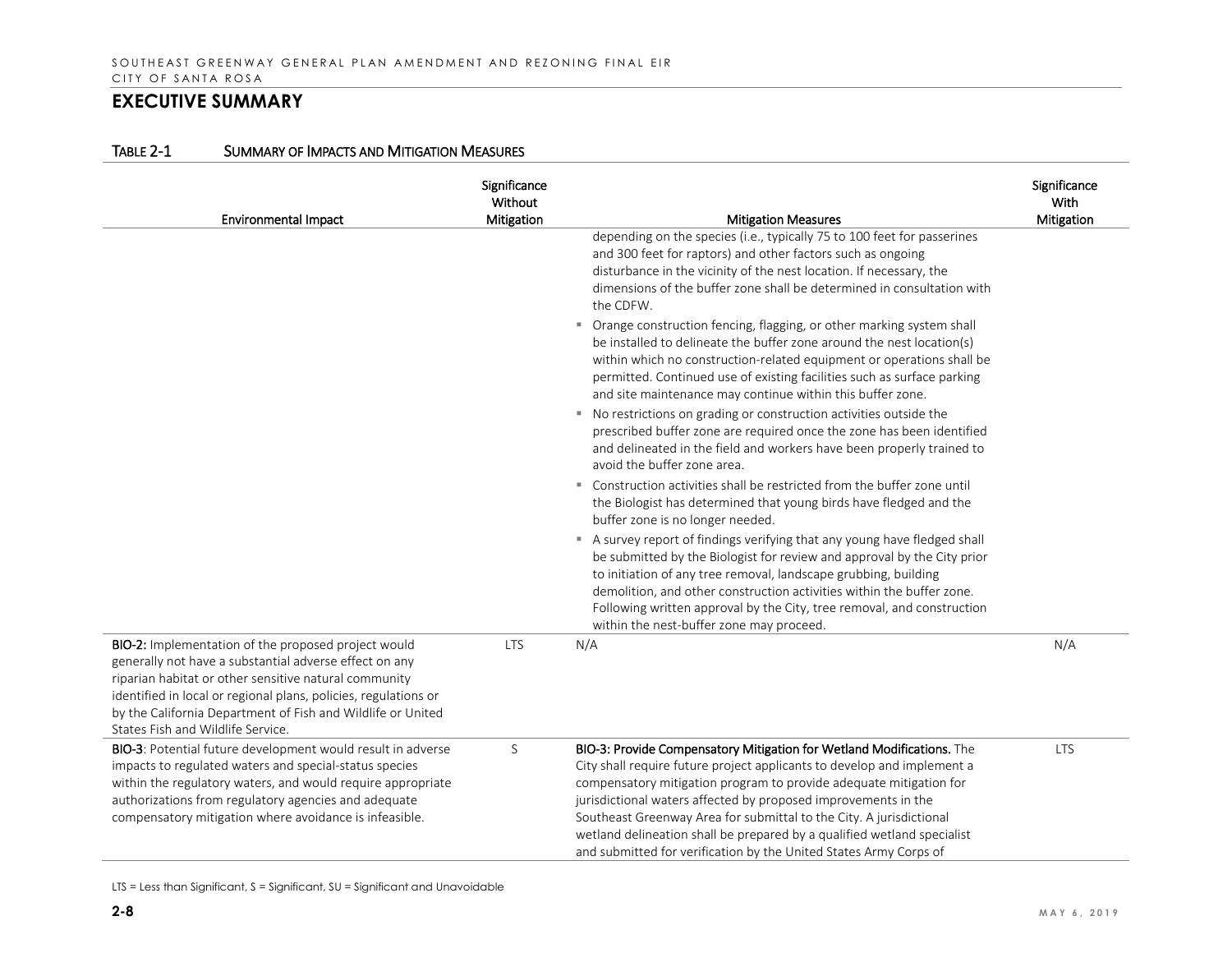| <b>Environmental Impact</b> | Significance<br>Without<br>Mitigation | <b>Mitigation Measures</b>                                                                                                                                                                                                                                                                                                                                                                                                                                                                                                                                                                                                                                                                                                                                                                                                                                                                                                                                                                                                                                                                                                                                                                                                                                                                                                                                                                                                                                                                                                                                                                                                                                                                                                                                                                                                                                                                                                                                                                                                                                                                                                                                                                                                                                                                                                                                                                                                                               | Significance<br>With<br>Mitigation |
|-----------------------------|---------------------------------------|----------------------------------------------------------------------------------------------------------------------------------------------------------------------------------------------------------------------------------------------------------------------------------------------------------------------------------------------------------------------------------------------------------------------------------------------------------------------------------------------------------------------------------------------------------------------------------------------------------------------------------------------------------------------------------------------------------------------------------------------------------------------------------------------------------------------------------------------------------------------------------------------------------------------------------------------------------------------------------------------------------------------------------------------------------------------------------------------------------------------------------------------------------------------------------------------------------------------------------------------------------------------------------------------------------------------------------------------------------------------------------------------------------------------------------------------------------------------------------------------------------------------------------------------------------------------------------------------------------------------------------------------------------------------------------------------------------------------------------------------------------------------------------------------------------------------------------------------------------------------------------------------------------------------------------------------------------------------------------------------------------------------------------------------------------------------------------------------------------------------------------------------------------------------------------------------------------------------------------------------------------------------------------------------------------------------------------------------------------------------------------------------------------------------------------------------------------|------------------------------------|
|                             |                                       | Engineers (USACE) where jurisdictional waters may be affected by<br>project-related improvements. A Wetland Protection and Replacement<br>Program (WPRP) shall be prepared by the qualified wetland specialist and<br>implemented to provide compensatory mitigation at a minimum 2:1 ratio<br>where wetland habitat is affected, shall minimize disturbance to<br>unvegetated waters, and shall be reviewed and approved by appropriate<br>regulatory agencies (e.g., USACE, Regional Water Quality Control Board<br>(RWQCB) and the California Department of Fish and Wildlife (CDFW). The<br>WPRP shall include appropriate implementation measures to prevent<br>inadvertent loss and degradation of jurisdictional waters to be protected,<br>and replacement for those wetland features eliminated or modified as a<br>result of potential future project development. The WPRP shall contain<br>the following components:<br>" Where verified waters of the United States are present and cannot be<br>avoided, authorization for modifications to these features shall be<br>obtained from regulatory agencies with jurisdiction. This includes the<br>USACE through the Section 404 permitting process where waters of<br>the United States are affected by the potential future project<br>development and the RWQCB as part of the Section 401 Certification<br>process. Together with a Streambed Alteration Agreement (SAA)<br>secured from CDFW, if required as part of the SAA Notification process<br>for proposed fills to the man-made ditch and possibly the pond on the<br>golf course. All conditions required as part of the authorizations by the<br>USACE, RWQCB, and CDFW shall be implemented as part of the<br>project.<br>" Consultation or incidental take permitting may be required under the<br>California and federal Endangered Species Acts. Future project<br>applicants shall obtain all legally required permits or other<br>authorizations from the USFWS, National Marine Fisheries Service<br>(NOAA Fisheries), and CDFW for the potential "take" of protected<br>species under the Endangered Species Acts.<br>Install orange construction fencing around the boundary of all wetland<br>areas and waters to be preserved at the interface with proposed fills<br>and grading so that they are not disturbed during construction. The<br>fencing shall be placed a minimum of 25 feet out from the boundary of |                                    |
|                             |                                       | the wetlands/waters but may need to be adjusted if restoration                                                                                                                                                                                                                                                                                                                                                                                                                                                                                                                                                                                                                                                                                                                                                                                                                                                                                                                                                                                                                                                                                                                                                                                                                                                                                                                                                                                                                                                                                                                                                                                                                                                                                                                                                                                                                                                                                                                                                                                                                                                                                                                                                                                                                                                                                                                                                                                           |                                    |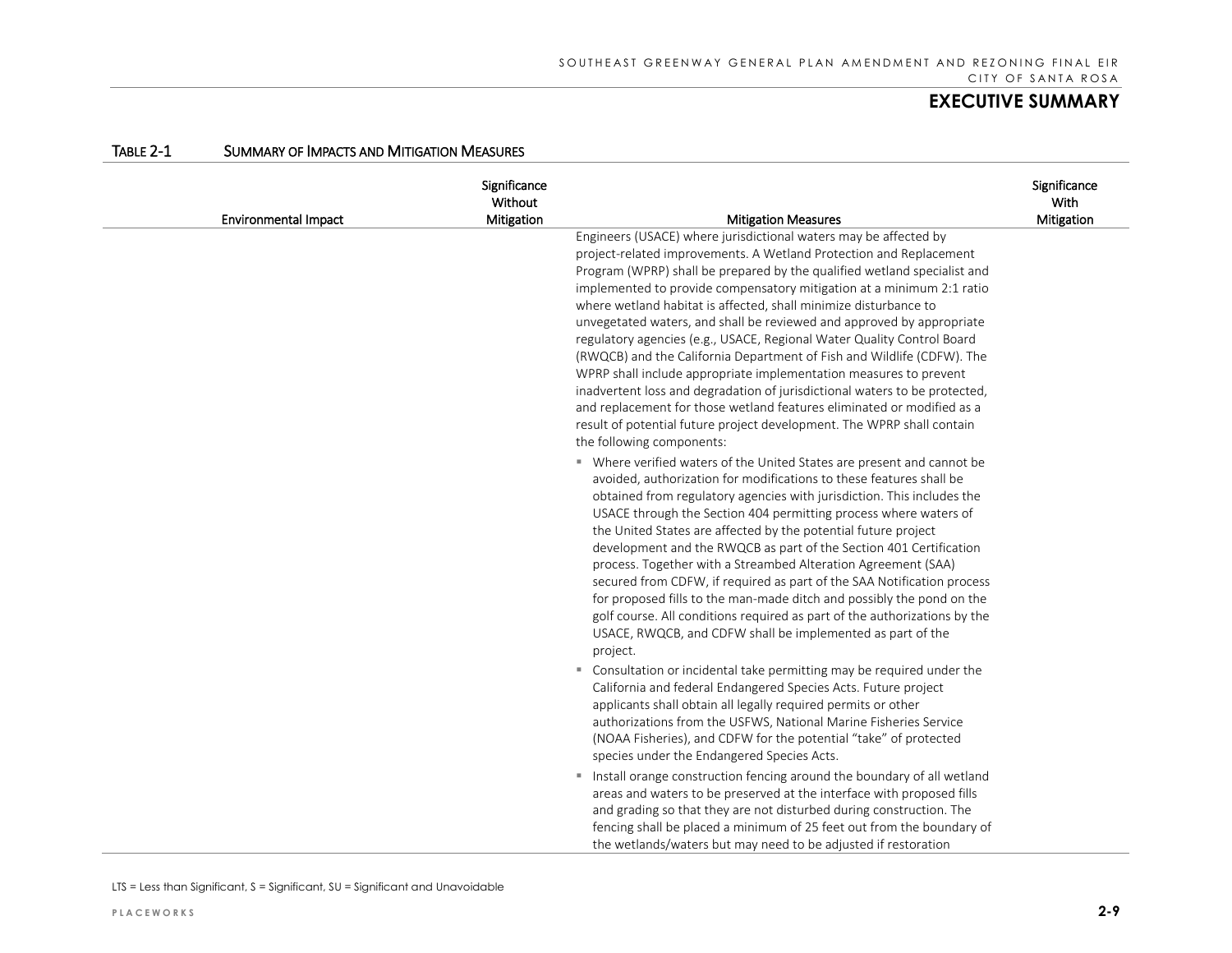| <b>Environmental Impact</b>                                                                                                                                                                                                                                                                          | Significance<br>Without<br>Mitigation | <b>Mitigation Measures</b>                                                                                                                                                                                                                                                                                                                                                                                                                                                                                                                                                                                                                                          | Significance<br>With<br>Mitigation |
|------------------------------------------------------------------------------------------------------------------------------------------------------------------------------------------------------------------------------------------------------------------------------------------------------|---------------------------------------|---------------------------------------------------------------------------------------------------------------------------------------------------------------------------------------------------------------------------------------------------------------------------------------------------------------------------------------------------------------------------------------------------------------------------------------------------------------------------------------------------------------------------------------------------------------------------------------------------------------------------------------------------------------------|------------------------------------|
|                                                                                                                                                                                                                                                                                                      |                                       | activities are to be conducted within this area. Grading, construction,<br>and restoration work within the wetland/waters buffer zones shall be<br>conducted in a way that avoids or minimizes disturbance of existing<br>wetlands and aquatic habitat.                                                                                                                                                                                                                                                                                                                                                                                                             |                                    |
|                                                                                                                                                                                                                                                                                                      |                                       | A qualified biologist/restoration specialist shall be available during<br>construction to provide situation-specific wetland avoidance measures<br>or planting recommendation, as needed.                                                                                                                                                                                                                                                                                                                                                                                                                                                                           |                                    |
|                                                                                                                                                                                                                                                                                                      |                                       | " Success criteria, maintenance and long-term management<br>responsibilities, monitoring requirements, and contingency measures<br>in the WPRP should be specified. Monitoring shall be conducted by the<br>qualified wetland specialist for a minimum of five years and continue<br>until the success criteria are met. Permanent monitoring transects<br>shall be established as part of the program and vegetation data<br>collected in the spring and summer months when plant identification<br>is possible. Photo stations shall be established along each monitoring<br>transect, and photographs taken every year during the required<br>monitoring period. |                                    |
|                                                                                                                                                                                                                                                                                                      |                                       | Annual monitoring reports shall be prepared by the qualified wetland<br>ш<br>specialist and submitted to resource agency representatives by<br>December 31 of each monitoring year for a minimum of 5 years or<br>until the defined success criteria are met. The annual report shall<br>summarize the results of the monitoring effort, performance<br>standards, and any required contingency measures, and shall include<br>photographs of the monitoring transects and program success. Maps<br>shall be included in the monitoring report to show the location of<br>monitoring transects and photo stations.                                                  |                                    |
| BIO-4: Implementation of the proposed project would not<br>substantially interfere with the movement of any native<br>resident or migratory fish or wildlife species, or with<br>established native resident or migratory wildlife corridors, or<br>impede the use of native wildlife nursery sites. | <b>LTS</b>                            | N/A                                                                                                                                                                                                                                                                                                                                                                                                                                                                                                                                                                                                                                                                 | N/A                                |
| BIO-5: Implementation of the proposed project would not<br>conflict with any local policies or ordinances protecting<br>biological resources, such as a tree preservation policy or<br>ordinance.                                                                                                    | <b>LTS</b>                            | N/A                                                                                                                                                                                                                                                                                                                                                                                                                                                                                                                                                                                                                                                                 | N/A                                |

LTS = Less than Significant, S = Significant, SU = Significant and Unavoidable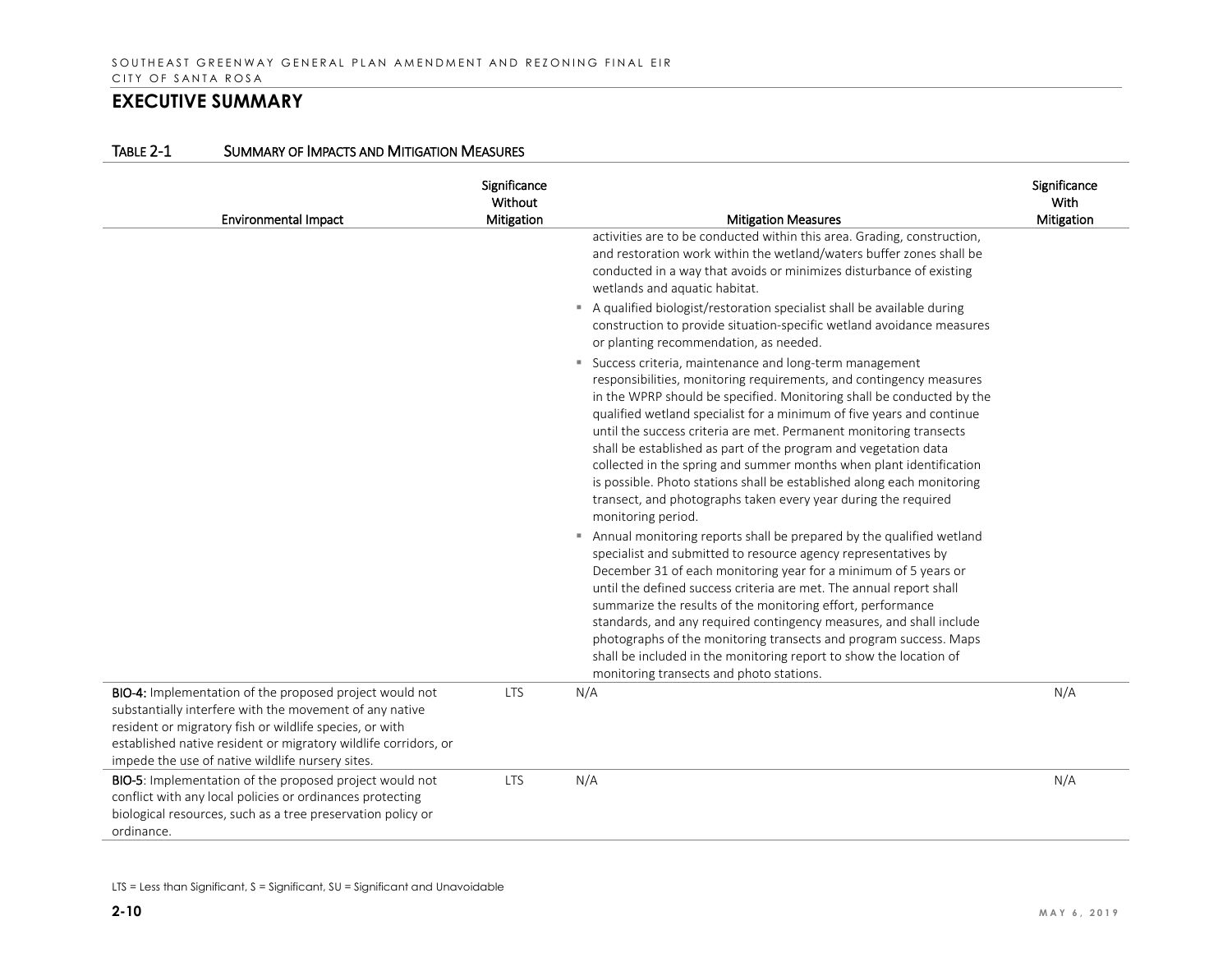| <b>Environmental Impact</b>                                                                                                                                                                                                                           | Significance<br>Without<br>Mitigation | <b>Mitigation Measures</b>                                                                                                                                                                                                                                                                                                                                                                                                                                                                                                                                                                                                                                                                                                                                                                                                                                                                                                                                                                                                                                                                                                                                                                                                                                                                                                                                                                                                                                                                                                                                                                                              | Significance<br>With<br>Mitigation |
|-------------------------------------------------------------------------------------------------------------------------------------------------------------------------------------------------------------------------------------------------------|---------------------------------------|-------------------------------------------------------------------------------------------------------------------------------------------------------------------------------------------------------------------------------------------------------------------------------------------------------------------------------------------------------------------------------------------------------------------------------------------------------------------------------------------------------------------------------------------------------------------------------------------------------------------------------------------------------------------------------------------------------------------------------------------------------------------------------------------------------------------------------------------------------------------------------------------------------------------------------------------------------------------------------------------------------------------------------------------------------------------------------------------------------------------------------------------------------------------------------------------------------------------------------------------------------------------------------------------------------------------------------------------------------------------------------------------------------------------------------------------------------------------------------------------------------------------------------------------------------------------------------------------------------------------------|------------------------------------|
| BIO-6: Implementation of the proposed project would not<br>conflict with the provisions of an adopted habitat<br>conservation plan, natural community conservation plan, or<br>other approved local, regional, or state habitat conservation<br>plan. | LTS                                   | N/A                                                                                                                                                                                                                                                                                                                                                                                                                                                                                                                                                                                                                                                                                                                                                                                                                                                                                                                                                                                                                                                                                                                                                                                                                                                                                                                                                                                                                                                                                                                                                                                                                     | N/A                                |
| BIO-7: Implementation of the proposed project, in<br>combination with past, present and reasonably foreseeable<br>projects, would not result in significant cumulative impacts<br>with respect to biological resources.                               | <b>LTS</b>                            | N/A                                                                                                                                                                                                                                                                                                                                                                                                                                                                                                                                                                                                                                                                                                                                                                                                                                                                                                                                                                                                                                                                                                                                                                                                                                                                                                                                                                                                                                                                                                                                                                                                                     | N/A                                |
| <b>CULTURAL RESOURCES</b>                                                                                                                                                                                                                             |                                       |                                                                                                                                                                                                                                                                                                                                                                                                                                                                                                                                                                                                                                                                                                                                                                                                                                                                                                                                                                                                                                                                                                                                                                                                                                                                                                                                                                                                                                                                                                                                                                                                                         |                                    |
| CULT-1: Implementation of the proposed project would not<br>cause a substantial adverse change in the significance of a<br>historical resource pursuant to CEQA Guidelines Section<br>15064.5.                                                        | <b>LTS</b>                            | N/A                                                                                                                                                                                                                                                                                                                                                                                                                                                                                                                                                                                                                                                                                                                                                                                                                                                                                                                                                                                                                                                                                                                                                                                                                                                                                                                                                                                                                                                                                                                                                                                                                     | N/A                                |
| CULT-2: Implementation of the proposed project would<br>have the potential to cause a significant impact to an<br>unknown archaeological resource pursuant to CEQA<br>Guidelines Section 15064.5.                                                     | S                                     | <b>CULT-2:</b> If any prehistoric or historic subsurface cultural resources are<br>discovered during ground disturbing activities, all work within 50 feet of<br>the resources shall be halted and a qualified archaeologist shall be<br>consulted. If the resource is a tribal resource – whether historic or<br>prehistoric - the City shall consult with the appropriate tribe(s) to<br>evaluate the resource and determine appropriate avoidance,<br>preservation or mitigation measures. If the resource is non-tribal, the<br>archaeologist shall assess the significance of the find according to CEQA<br>Guidelines Section 15064.5. If any find is determined to be significant,<br>representatives from the City and the archaeologist would meet to<br>determine the appropriate avoidance measures or other appropriate<br>mitigation. All significant non-tribal cultural materials recovered shall be,<br>as necessary and at the discretion of the consulting archaeologist, subject<br>to scientific analysis, professional museum curation, and documentation<br>according to current professional standards. Where the materials are<br>tribal, the City shall consult with the appropriate tribe(s) to determine<br>what types of testing and preservation are acceptable. In considering any<br>suggested mitigation to mitigate impacts to tribal cultural resources,<br>historical resources or unique archaeological resources, the City, in<br>consultation with the tribe(s) where appropriate, shall determine<br>whether avoidance is necessary and feasible in light of factors such as the | <b>LTS</b>                         |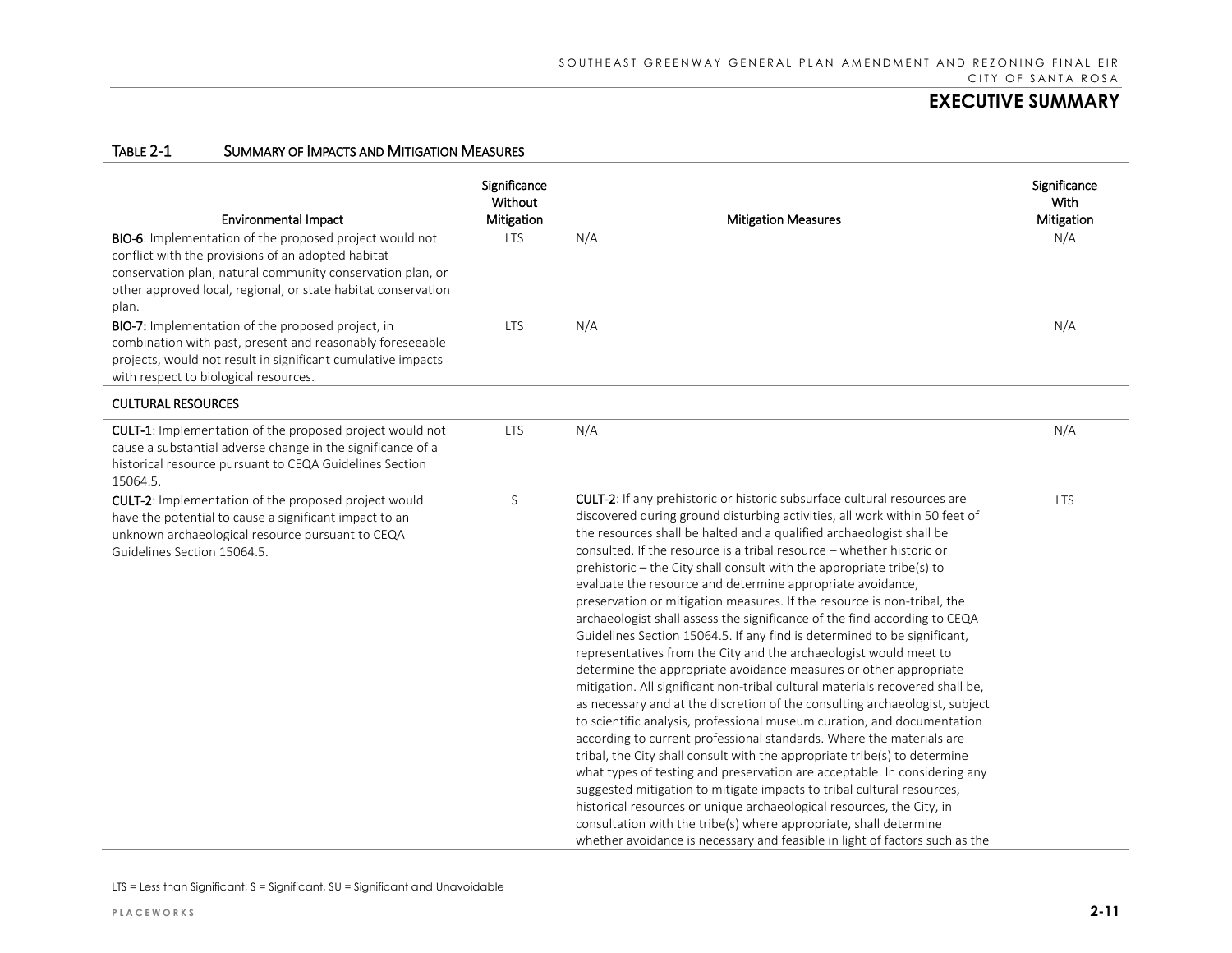| <b>Environmental Impact</b>                                                                                                                                                                                                          | Significance<br>Without<br>Mitigation | <b>Mitigation Measures</b>                                                                                                                                                                                                                                                                                                                                                                                                                                                                                                                                                                                                                                                                                                                                                                                                                                                                                                                                                                                                                                                                                                                                                                              | Significance<br>With<br>Mitigation |
|--------------------------------------------------------------------------------------------------------------------------------------------------------------------------------------------------------------------------------------|---------------------------------------|---------------------------------------------------------------------------------------------------------------------------------------------------------------------------------------------------------------------------------------------------------------------------------------------------------------------------------------------------------------------------------------------------------------------------------------------------------------------------------------------------------------------------------------------------------------------------------------------------------------------------------------------------------------------------------------------------------------------------------------------------------------------------------------------------------------------------------------------------------------------------------------------------------------------------------------------------------------------------------------------------------------------------------------------------------------------------------------------------------------------------------------------------------------------------------------------------------|------------------------------------|
|                                                                                                                                                                                                                                      |                                       | nature of the find, proposed project design, costs, and other<br>considerations. If avoidance is infeasible, other appropriate measures<br>(e.g., data recovery) may be instituted. Work may proceed on other parts<br>of the project site while mitigation for tribal cultural resources, historical<br>resources or unique archaeological resources is being carried out.                                                                                                                                                                                                                                                                                                                                                                                                                                                                                                                                                                                                                                                                                                                                                                                                                             |                                    |
| CULT-3: Implementation of the proposed project would<br>have the potential to directly or indirectly affect a unique<br>paleontological resources or site, or unique geological<br>feature.                                          | S                                     | CULT-3: In the event that fossils or fossil-bearing deposits are discovered<br>during construction, excavations within 50 feet of the find shall be<br>temporarily halted or diverted. The contractor shall notify a qualified<br>paleontologist to examine the discovery. The paleontologist shall<br>document the discovery as needed, in accordance with Society of<br>Vertebrate Paleontology standards (Society of Vertebrate Paleontology<br>1995), evaluate the potential resource, and assess the significance of the<br>finding under the criteria set forth in CEQA Guidelines Section 15064.5.<br>The paleontologist shall notify the appropriate agencies to determine<br>procedures that would be followed before construction is allowed to<br>resume at the location of the find. If the project proponent determines<br>that avoidance is not feasible, the paleontologist shall prepare an<br>excavation plan for mitigating the effect of the project based on the<br>qualities that make the resource important. The plan shall be submitted<br>to the City for review and approval prior to implementation.                                                                         | <b>LTS</b>                         |
| CULT-4: Implementation of the proposed project would<br>have the potential to disturb humans remains interred<br>outside of formal territories, the disturbance of those<br>remains could result in a significant impact under CEQA. | S                                     | CULT-4: Procedures of conduct following the discovery of human remains<br>have been mandated by Health and Safety Code Section 7050.5, Public<br>Resources Code Section 5097.98 and the California Code of Regulations<br>Section 15064.5(e) (CEQA). According to the provisions in CEQA, if human<br>remains are encountered at the site, all work in the immediate vicinity of<br>the discovery shall cease and necessary steps to ensure the integrity of<br>the immediate area shall be taken. The Sonoma County Coroner shall be<br>notified immediately. The Coroner shall then determine whether the<br>remains are Native American. If the Coroner determines the remains are<br>Native American, the Coroner shall notify the NAHC within 24 hours, who<br>will, in turn, notify the person the NAHC identifies as the Most Likely<br>Descendant (MLD) of any human remains. Further actions shall be<br>determined, in part, by the desires of the MLD. The MLD has 48 hours to<br>make recommendations regarding the disposition of the remains<br>following notification from the NAHC of the discovery. If the MLD does<br>not make recommendations within 48 hours, the owner shall, with | <b>LTS</b>                         |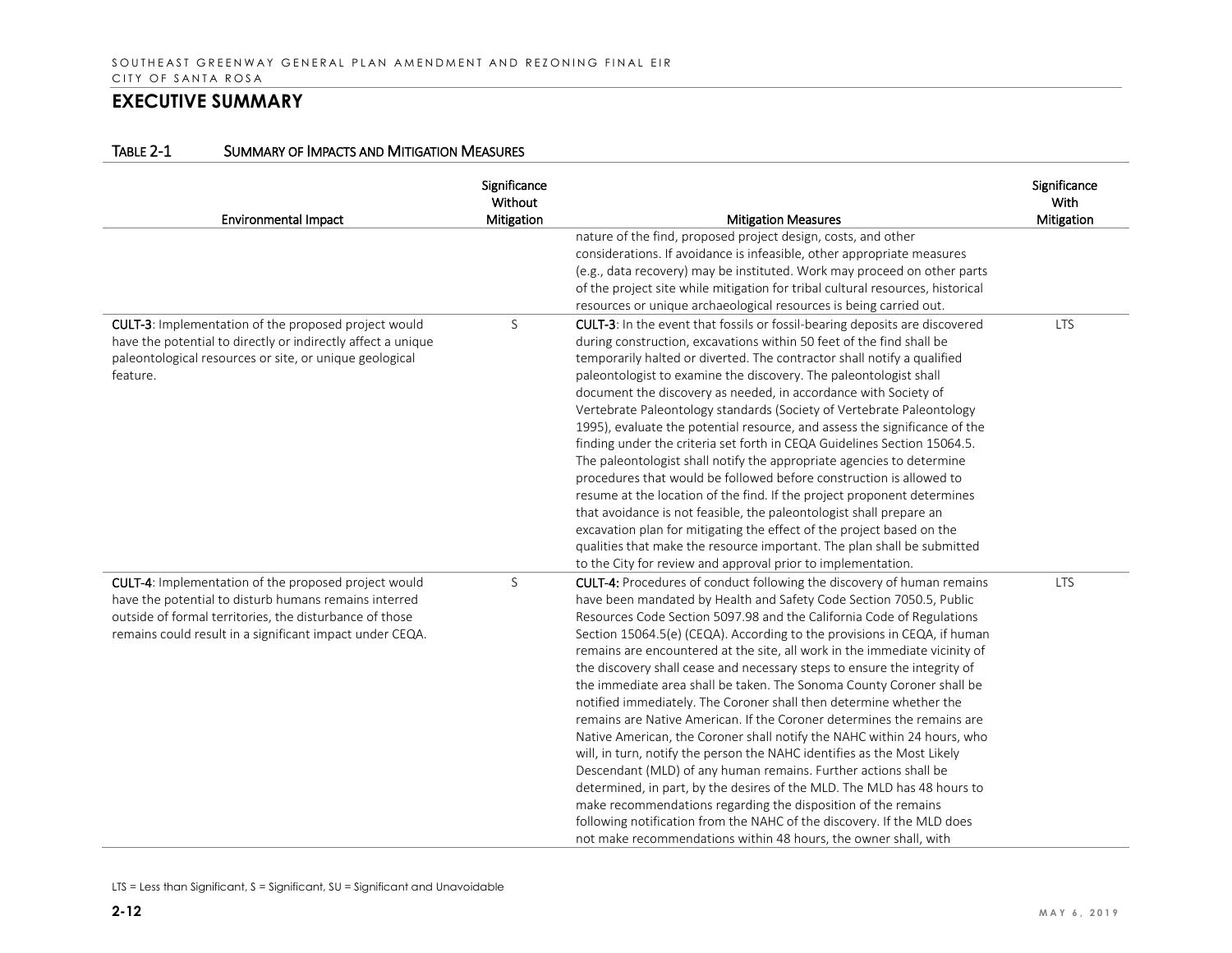| <b>Environmental Impact</b>                                                                                                                                                                                                                                        | Significance<br>Without<br>Mitigation | <b>Mitigation Measures</b>                                                                                                                                                                                                                          | Significance<br>With<br>Mitigation |
|--------------------------------------------------------------------------------------------------------------------------------------------------------------------------------------------------------------------------------------------------------------------|---------------------------------------|-----------------------------------------------------------------------------------------------------------------------------------------------------------------------------------------------------------------------------------------------------|------------------------------------|
|                                                                                                                                                                                                                                                                    |                                       | appropriate dignity, reinter the remains in an area of the property secure<br>from further disturbance. Alternatively, if the owner does not accept the<br>MLD's recommendations, the owner or the descendent may request<br>mediation by the NAHC. |                                    |
| <b>CULT-5:</b> Implementation of the proposed project would<br>have the potential to impact Tribal Cultural Resources<br>(TCRs) the disturbance of which could result in a significant<br>impact under CEQA.                                                       | S                                     | CULT-5a: Implement Mitigation Measure CULT-2<br><b>CULT-5b: Implement Mitigation Measure CULT-4</b>                                                                                                                                                 | <b>LTS</b>                         |
| CULT-6: Implementation of the proposed project, in<br>combination with past, present, and reasonably foreseeable<br>projects, could result in a significant cumulative impact with<br>respect to cultural resources.                                               | S                                     | CULT-6: Implement Mitigation Measures CULT-2, CULT-3, CULT-4, and<br>CULT-5.                                                                                                                                                                        | <b>LTS</b>                         |
| <b>GEOLOGY AND SOILS</b>                                                                                                                                                                                                                                           |                                       |                                                                                                                                                                                                                                                     |                                    |
| <b>GEO-1:</b> Implementation of the proposed project would not<br>result in substantial soil erosion or the loss of topsoil.                                                                                                                                       | <b>LTS</b>                            | N/A                                                                                                                                                                                                                                                 | N/A                                |
| GEO-2: Implementation of the proposed project would not<br>result in a significant impact related to development on<br>unstable geologic units and soils or result in on- or off-site<br>landsliding, lateral spreading, subsidence, liquefaction, or<br>collapse. | <b>LTS</b>                            | N/A                                                                                                                                                                                                                                                 | N/A                                |
| GEO-3: Implementation of the proposed project would not<br>create substantial risks to property as a result of its location<br>on expansive soil, as defined by Section 1803.5.3 of the<br>California Building Code.                                               | <b>LTS</b>                            | N/A                                                                                                                                                                                                                                                 | N/A                                |
| GEO-4: Implementation of the proposed project would not<br>have soils incapable of adequately supporting the use of<br>septic tanks or alternative wastewater disposal systems<br>where sewers are not available for the disposal of<br>wastewater.                | <b>LTS</b>                            | N/A                                                                                                                                                                                                                                                 | N/A                                |
| GEO-5: Implementation of the proposed project, in<br>combination with past, present, and reasonably foreseeable<br>projects, would result in less than significant cumulative<br>impacts with respect to geology, soils, and seismicity.                           | <b>LTS</b>                            | N/A                                                                                                                                                                                                                                                 | N/A                                |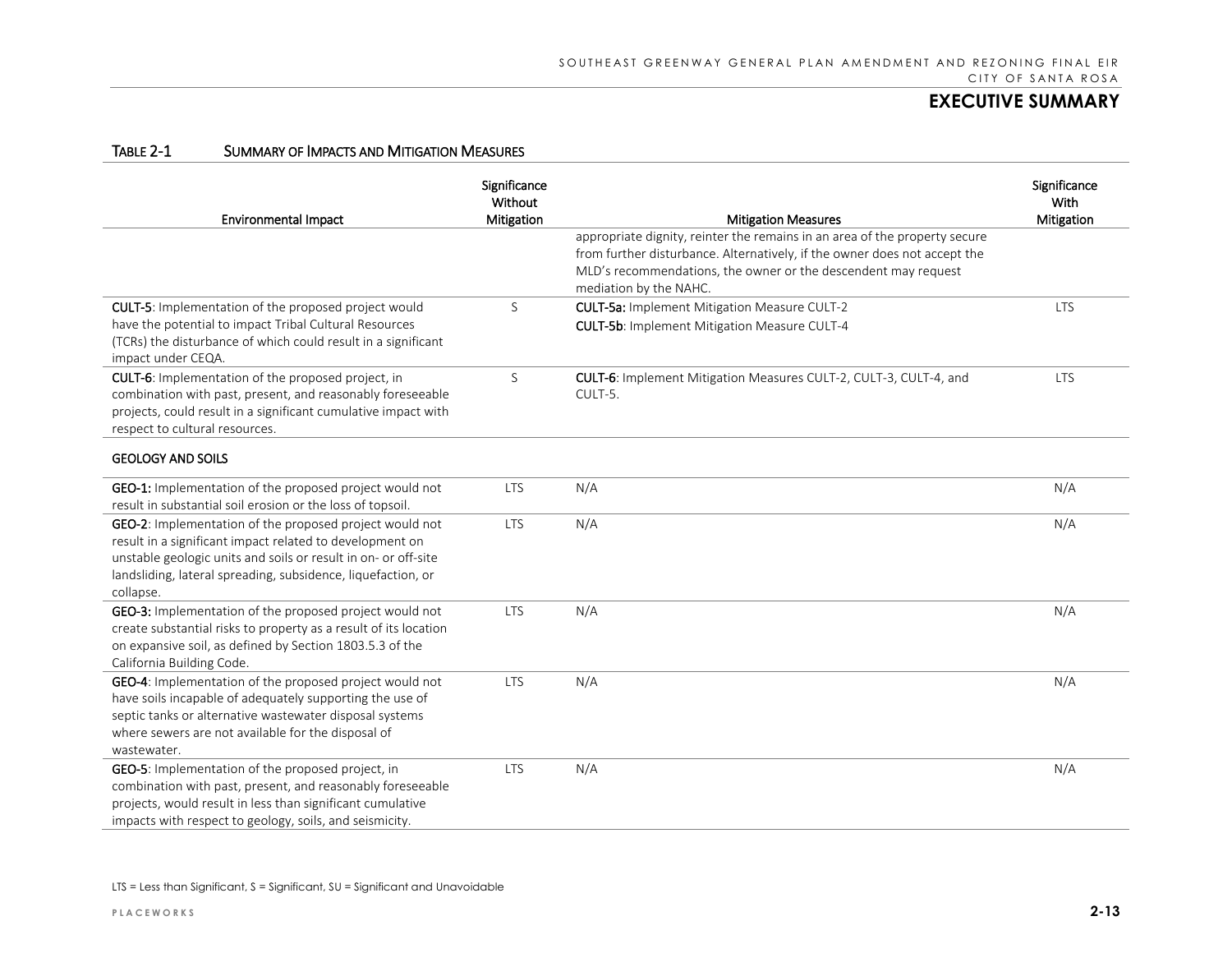| <b>Environmental Impact</b>                                                                                                                                                                                                                                                                      | Significance<br>Without<br>Mitigation |     | <b>Mitigation Measures</b> | Significance<br>With<br>Mitigation |
|--------------------------------------------------------------------------------------------------------------------------------------------------------------------------------------------------------------------------------------------------------------------------------------------------|---------------------------------------|-----|----------------------------|------------------------------------|
| <b>GREENHOUSE GAS EMISSIONS</b>                                                                                                                                                                                                                                                                  |                                       |     |                            |                                    |
| GHG-1: Implementation of the proposed project would not<br>directly and indirectly generate greenhouse gas emissions<br>that would result in an increase in community emissions<br>from baseline conditions that would have a significant<br>impact on the environment.                          | <b>LTS</b>                            | N/A |                            | N/A                                |
| GHG-2: Implementation of the proposed project would not<br>conflict with an applicable plan, policy or regulation adopted<br>for the purpose of reducing the emissions of greenhouse<br>gases.                                                                                                   | <b>LTS</b>                            | N/A |                            | N/A                                |
| GHG-3: Implementation of the proposed project, in<br>combination with past, present, and reasonably foreseeable<br>projects, would not result in significant cumulative impacts<br>with respect to greenhouse gas emissions.                                                                     | <b>LTS</b>                            | N/A |                            | N/A                                |
| <b>HAZARDS AND HAZARDOUS MATERIALS</b>                                                                                                                                                                                                                                                           |                                       |     |                            |                                    |
| HAZ-1: Implementation of the proposed project would not<br>create a significant hazard to the public or the environment<br>through the routine transport, use, or disposal of hazardous<br>materials.                                                                                            | <b>LTS</b>                            | N/A |                            | N/A                                |
| HAZ-2: Implementation of the proposed project would not<br>create a significant hazard to the public or the environment<br>through reasonably foreseeable upset and accident<br>conditions involving the release of hazardous materials into<br>the environment.                                 | <b>LTS</b>                            | N/A |                            | N/A                                |
| HAZ-3: Implementation of the proposed project would not<br>emit hazardous emissions or handle hazardous or acutely<br>hazardous materials, substances, or waste within 0.25-miles<br>of an existing or proposed school.                                                                          | <b>LTS</b>                            | N/A |                            | N/A                                |
| HAZ-4: Implementation of the proposed project would not<br>be located on a site which is included on a list of hazardous<br>materials sites compiled pursuant to Government Code<br>Section 65962.5 and, as a result, would not create a<br>significant hazard to the public or the environment. | <b>LTS</b>                            | N/A |                            | N/A                                |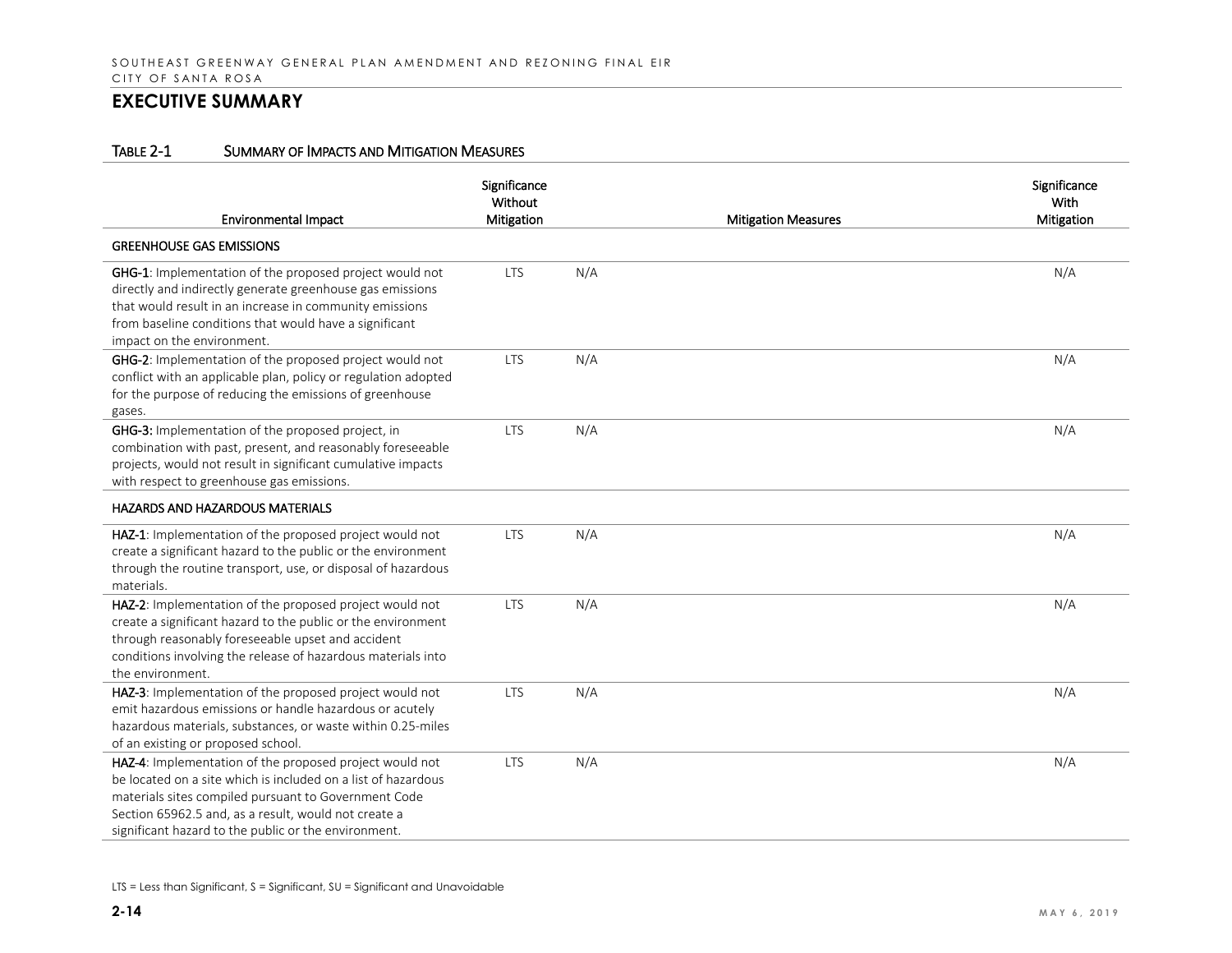| <b>Environmental Impact</b>                                                                                                                                                                                                                                                                                                                                                                                                                                               | Significance<br>Without<br>Mitigation |     | <b>Mitigation Measures</b> | Significance<br>With<br>Mitigation |
|---------------------------------------------------------------------------------------------------------------------------------------------------------------------------------------------------------------------------------------------------------------------------------------------------------------------------------------------------------------------------------------------------------------------------------------------------------------------------|---------------------------------------|-----|----------------------------|------------------------------------|
| HAZ-5: Implementation of the proposed project would not<br>be located within an airport land use plan or, where such a<br>plan has not been adopted, within 2 miles of a public airport<br>or public use airport resulting in a safety hazard for people<br>residing or working in the project area.                                                                                                                                                                      | <b>LTS</b>                            | N/A |                            | N/A                                |
| HAZ-6: Implementation of the proposed project would not<br>be within the vicinity of a private airstrip and would not<br>result in a safety hazard for people residing or working in<br>the project area.                                                                                                                                                                                                                                                                 | <b>LTS</b>                            | N/A |                            | N/A                                |
| HAZ-7: Implementation of the proposed project would not<br>impair implementation of, or physically interfere with, an<br>adopted emergency response plan or emergency evacuation<br>plan.                                                                                                                                                                                                                                                                                 | <b>LTS</b>                            | N/A |                            | N/A                                |
| HAZ-8: Implementation of the proposed project would not<br>expose people or structures to a significant risk of loss,<br>injury, or death involving wildland fires, including where<br>wildlands are adjacent to urbanized areas or where<br>residences are intermixed with wildlands.                                                                                                                                                                                    | <b>LTS</b>                            | N/A |                            | N/A                                |
| HAZ-9: Implementation of the proposed project, in<br>combination with past, present, and reasonably foreseeable<br>projects, would result in less-than-significant cumulative<br>impacts with respect to hazards and hazardous materials.                                                                                                                                                                                                                                 | <b>LTS</b>                            | N/A |                            | N/A                                |
| HYDROLOGY AND WATER QUALITY                                                                                                                                                                                                                                                                                                                                                                                                                                               |                                       |     |                            |                                    |
| HYDRO-1: Implementation of the proposed project would<br>not violate any water quality standards or discharge<br>requirements.                                                                                                                                                                                                                                                                                                                                            | <b>LTS</b>                            | N/A |                            | N/A                                |
| HYDRO-2: Implementation of the proposed project would<br>not substantially deplete groundwater supplies or interfere<br>substantially with groundwater recharge such that there<br>would be a net deficit in aquifer volume or a lowering of the<br>local groundwater table level (e.g., the production rate of<br>pre-existing nearby wells would drop to a level which would<br>not support existing land uses or planned uses for which<br>permits have been granted). | <b>LTS</b>                            | N/A |                            | N/A                                |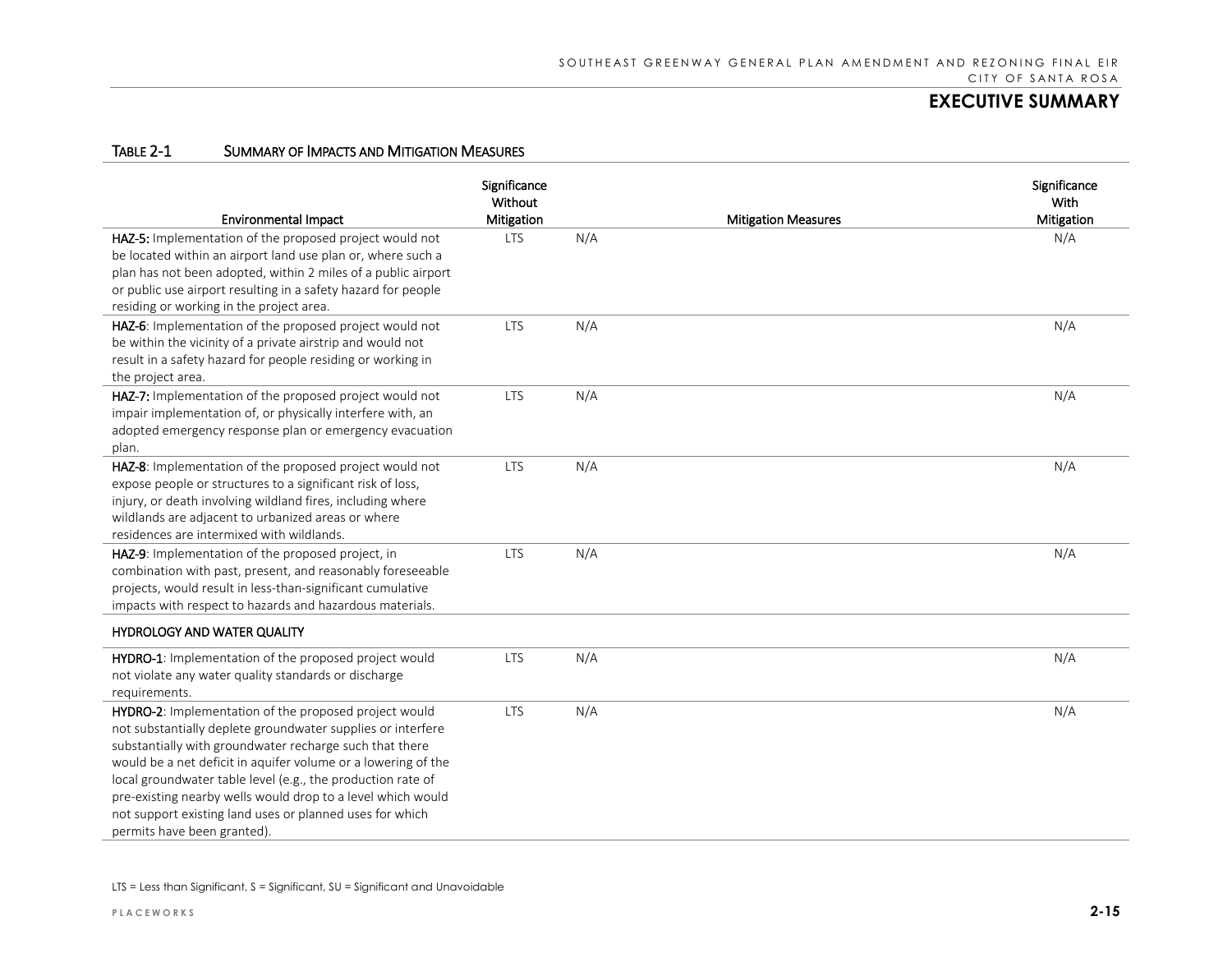### TABLE 2-1 SUMMARY OF IMPACTS AND MITIGATION MEASURES

| <b>Environmental Impact</b>                                      | Significance<br>Without<br>Mitigation |     | <b>Mitigation Measures</b> | Significance<br>With<br>Mitigation |
|------------------------------------------------------------------|---------------------------------------|-----|----------------------------|------------------------------------|
| HYDRO-3: Implementation of the proposed project would            | <b>LTS</b>                            | N/A |                            | N/A                                |
| not substantially alter the existing drainage pattern of the     |                                       |     |                            |                                    |
| site or area, including through the alteration of the course     |                                       |     |                            |                                    |
| of a stream or river, or substantially increase the amount of    |                                       |     |                            |                                    |
| surface runoff in a manner which would result in substantial     |                                       |     |                            |                                    |
| erosion or siltation on- or off-site.                            |                                       |     |                            |                                    |
| HYDRO-4: Implementation of the proposed project would            | <b>LTS</b>                            | N/A |                            | N/A                                |
| not substantially alter the existing drainage pattern of the     |                                       |     |                            |                                    |
| site or area, including through the alteration of the course     |                                       |     |                            |                                    |
| of a stream or river, or substantially increase the rate or      |                                       |     |                            |                                    |
| amount of surface runoff in a manner which would result in       |                                       |     |                            |                                    |
| flooding on- or off-site.                                        |                                       |     |                            |                                    |
| HYDRO-5: Implementation of the proposed project would            | <b>LTS</b>                            | N/A |                            | N/A                                |
| not create or contribute runoff water which would exceed         |                                       |     |                            |                                    |
| the capacity of existing or planned stormwater drainage          |                                       |     |                            |                                    |
| systems or provide substantial additional sources of polluted    |                                       |     |                            |                                    |
| runoff.                                                          |                                       |     |                            |                                    |
| HYDRO-6: Implementation of the proposed project would            | <b>LTS</b>                            | N/A |                            | N/A                                |
| not otherwise substantially degrade water quality.               |                                       |     |                            |                                    |
| HYDRO-7: Implementation of the proposed project, in              | <b>LTS</b>                            | N/A |                            | N/A                                |
| combination with past, present, and reasonably foreseeable       |                                       |     |                            |                                    |
| projects, would result in less-than-significant cumulative       |                                       |     |                            |                                    |
| impacts with respect to hydrology and water quality.             |                                       |     |                            |                                    |
| <b>LAND USE AND PLANNING</b>                                     |                                       |     |                            |                                    |
| LU-1: Implementation of the proposed project would not           | <b>LTS</b>                            | N/A |                            | N/A                                |
| physically divide an established community.                      |                                       |     |                            |                                    |
| LU-2: Implementation of the proposed project would not           | <b>LTS</b>                            | N/A |                            | N/A                                |
| conflict with any applicable land use plan, policy, or           |                                       |     |                            |                                    |
| regulation of an agency with jurisdiction over the project       |                                       |     |                            |                                    |
| (including, but not limited to, the general plan, specific plan, |                                       |     |                            |                                    |
| local coastal program, or zoning ordinance) adopted for the      |                                       |     |                            |                                    |
| purpose of avoiding or mitigating an environmental effect.       |                                       |     |                            |                                    |
| LU-3: Implementation of the proposed project would not           | <b>LTS</b>                            | N/A |                            | N/A                                |
| conflict with any applicable habitat conservation plan or        |                                       |     |                            |                                    |
| natural community conservation plan.                             |                                       |     |                            |                                    |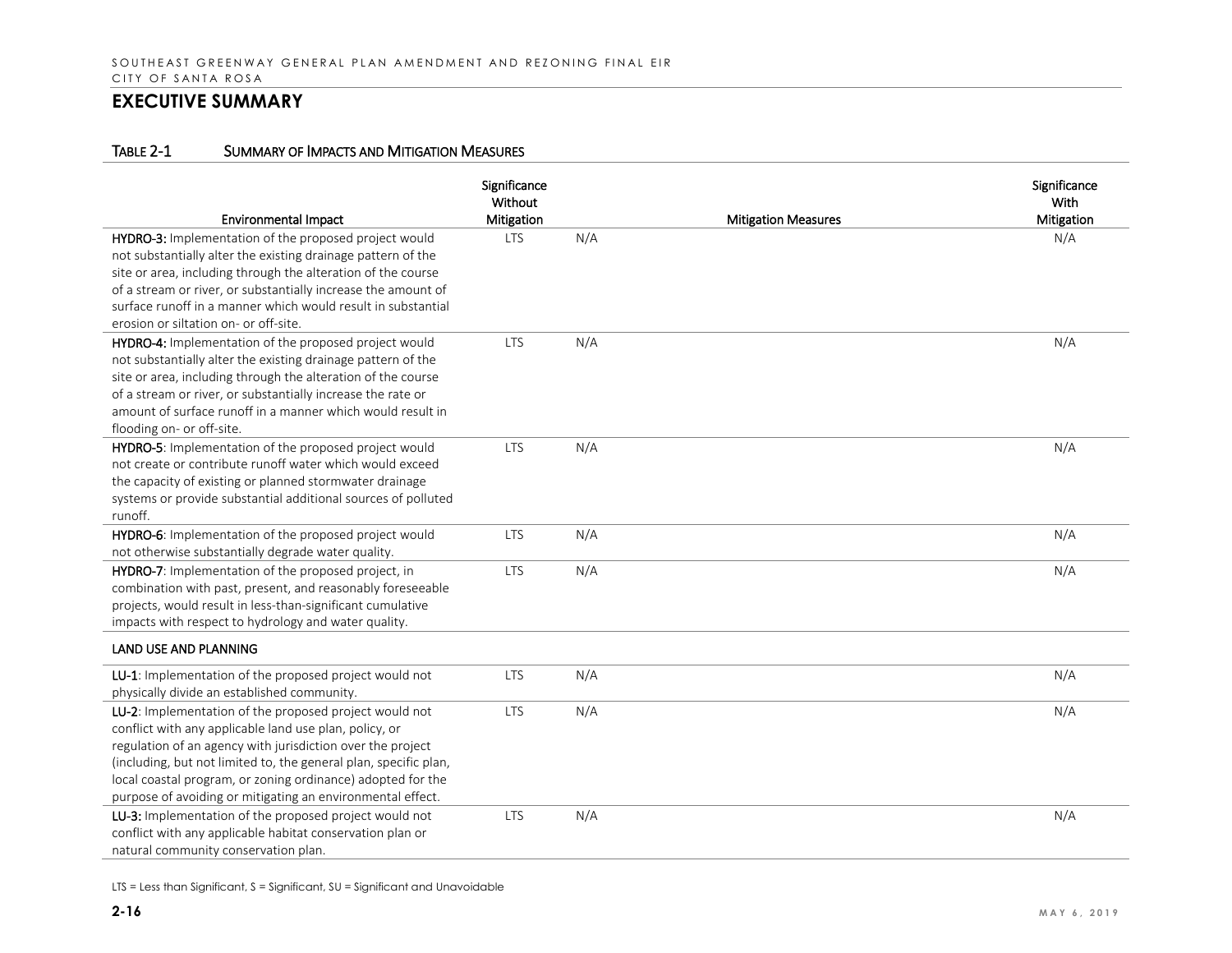### TABLE 2-1 SUMMARY OF IMPACTS AND MITIGATION MEASURES

| <b>Environmental Impact</b>                                                                                                                                                                                                                                                                                                                             | Significance<br>Without<br>Mitigation |     | <b>Mitigation Measures</b> | Significance<br>With<br>Mitigation |
|---------------------------------------------------------------------------------------------------------------------------------------------------------------------------------------------------------------------------------------------------------------------------------------------------------------------------------------------------------|---------------------------------------|-----|----------------------------|------------------------------------|
| LU-4: Implementation of the proposed project, in<br>combination with past, present, and reasonably foreseeable<br>projects, would not result in significant cumulative impacts<br>with respect to land use and planning.                                                                                                                                | <b>LTS</b>                            | N/A |                            | N/A                                |
| <b>NOISE</b>                                                                                                                                                                                                                                                                                                                                            |                                       |     |                            |                                    |
| NOISE-1: Implementation of the proposed project would not<br>cause exposure of people to, or generation of, noise levels<br>in excess of standards established in the General Plan or the<br>Municipal Code, and/or the applicable standards of other<br>agencies.                                                                                      | <b>LTS</b>                            | N/A |                            | N/A                                |
| NOISE-2: Implementation of the proposed project would not<br>cause exposure of people to, or generation of, excessive<br>groundborne vibration or groundborne noise levels.                                                                                                                                                                             | <b>LTS</b>                            | N/A |                            | N/A                                |
| NOISE-3: Implementation of the proposed project would not<br>cause a substantial permanent increase in ambient noise<br>levels in the project vicinity above levels existing without the<br>proposed project.                                                                                                                                           | <b>LTS</b>                            | N/A |                            | N/A                                |
| NOISE-4: Implementation of the proposed project would<br>cause a substantial temporary or periodic increase in<br>ambient noise levels in the project vicinity above levels<br>existing without the project.                                                                                                                                            | <b>LTS</b>                            | N/A |                            | N/A                                |
| NOISE-5: Implementation of the proposed project would not<br>cause exposure of people residing or working in the vicinity<br>of the study area to excessive aircraft noise levels, for a<br>project located within an airport land use plan, or where<br>such a plan has not been adopted, within 2 miles of a public<br>airport or public use airport. | <b>LTS</b>                            | N/A |                            | N/A                                |
| NOISE-6: Implementation of the proposed project would not<br>cause exposure of people residing or working in the project<br>site to excessive noise levels, for a project within the vicinity<br>of a private airstrip.                                                                                                                                 | <b>LTS</b>                            | N/A |                            | N/A                                |
| NOISE-7: Implementation of the proposed project, in<br>combination with past, present, and reasonably foreseeable<br>projects, would not result in significant cumulative impacts<br>with respect to noise.                                                                                                                                             | <b>LTS</b>                            | N/A |                            | N/A                                |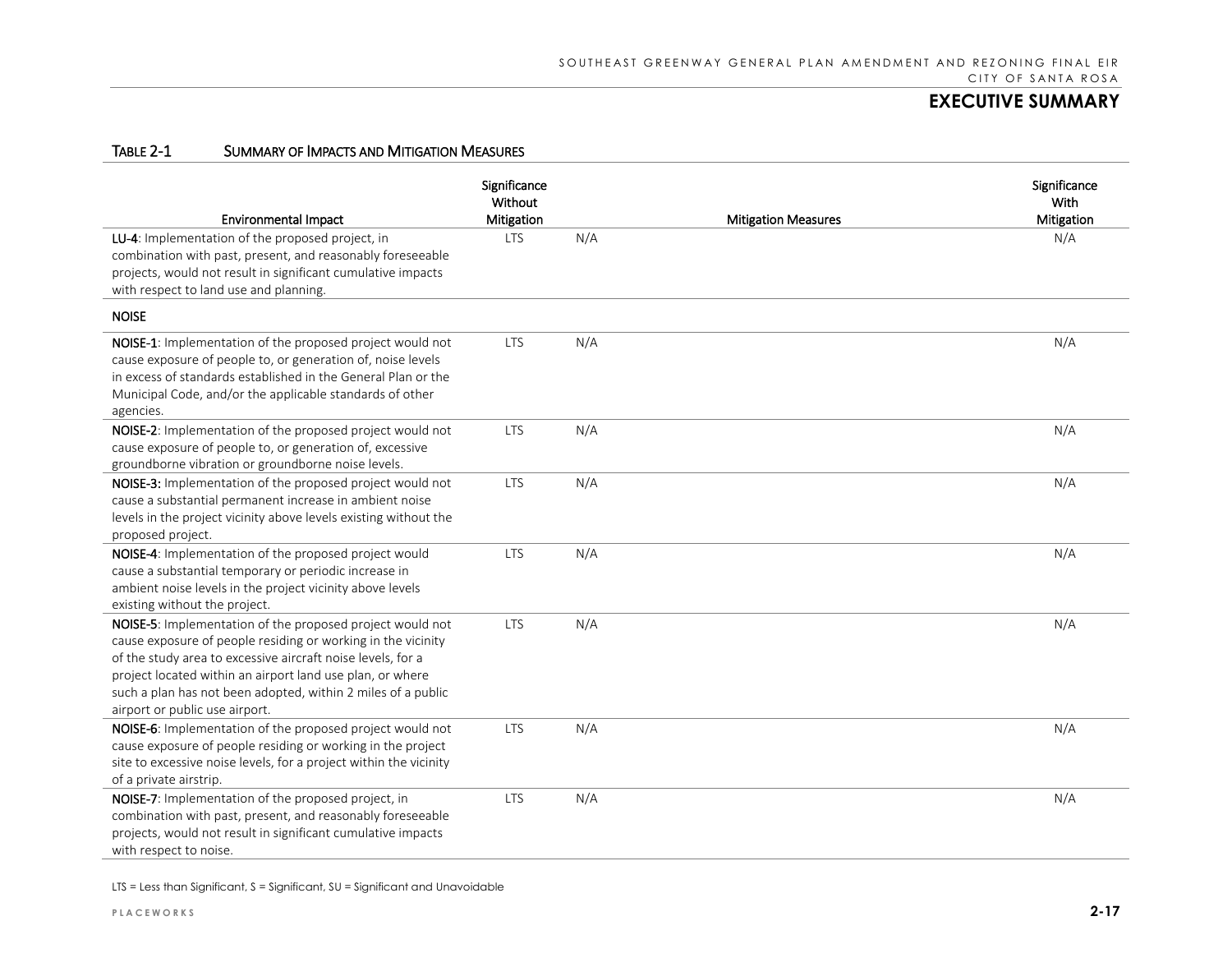#### TABLE 2-1 SUMMARY OF IMPACTS AND MITIGATION MEASURES

| <b>Environmental Impact</b>                                                                                                                                                                                                                                                                                                    | Significance<br>Without<br>Mitigation |     | <b>Mitigation Measures</b> | Significance<br>With<br>Mitigation |
|--------------------------------------------------------------------------------------------------------------------------------------------------------------------------------------------------------------------------------------------------------------------------------------------------------------------------------|---------------------------------------|-----|----------------------------|------------------------------------|
| POPULATION AND HOUSING                                                                                                                                                                                                                                                                                                         |                                       |     |                            |                                    |
| POP-1: Implementation of the proposed project would not<br>induce substantial population growth in an area, either<br>directly (for example, by proposing new homes and<br>businesses) or indirectly (for example, through extension of<br>roads or other infrastructure).                                                     | <b>LTS</b>                            | N/A |                            | N/A                                |
| POP-2: Implementation of the proposed project would not<br>displace substantial numbers of existing housing units,<br>necessitating the construction of replacement housing<br>elsewhere.                                                                                                                                      | <b>LTS</b>                            | N/A |                            | N/A                                |
| POP-3: Implementation of the proposed project would not<br>displace substantial numbers of people, necessitating the<br>construction of replacement housing elsewhere.                                                                                                                                                         | <b>LTS</b>                            | N/A |                            | N/A                                |
| POP-4: Implementation of the proposed project, in<br>combination with past, present, and reasonably foreseeable<br>projects, would not result in significant cumulative impact<br>with respect to population and housing.                                                                                                      | <b>LTS</b>                            | N/A |                            | N/A                                |
| <b>PUBLIC SERVICES AND RECREATION</b>                                                                                                                                                                                                                                                                                          |                                       |     |                            |                                    |
| PS-1: Implementation of the proposed project would not<br>result in the need for new or physically altered fire<br>protection facilities, the construction of which could cause<br>significant environmental impacts, in order to maintain<br>acceptable service ratios, response times, or other<br>performance objectives.   | <b>LTS</b>                            | N/A |                            | N/A                                |
| PS-2: Implementation of the proposed project, in<br>combination with past, present, and reasonably foreseeable<br>projects, would result in less-than-significant cumulative<br>impacts with respect to fire protection services.                                                                                              | <b>LTS</b>                            | N/A |                            | N/A                                |
| PS-3: Implementation of the proposed project would not<br>result in the need for new or physically altered police<br>protection facilities, the construction of which could cause<br>significant environmental impacts, in order to maintain<br>acceptable service ratios, response times, or other<br>performance objectives. | <b>LTS</b>                            | N/A |                            | N/A                                |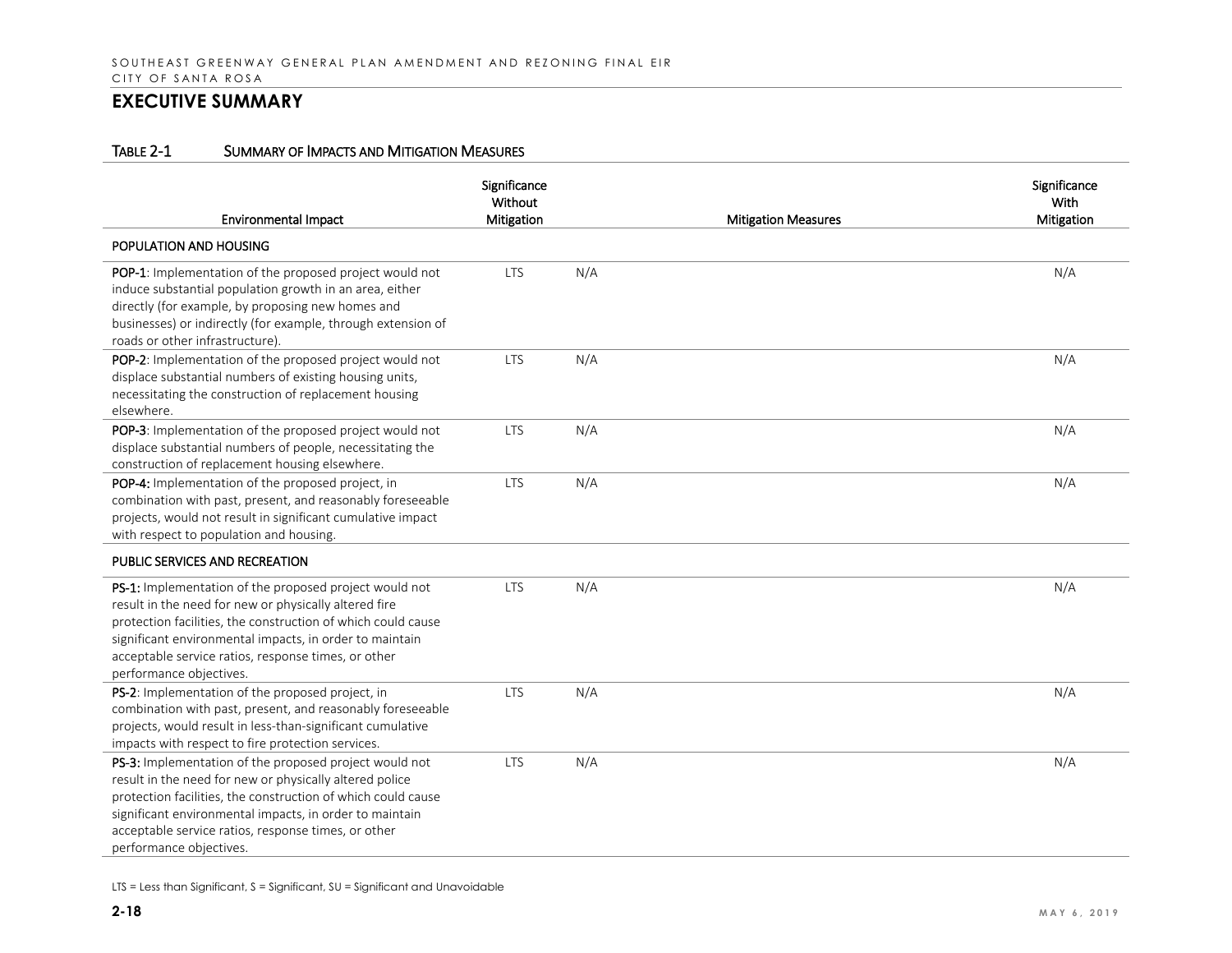### TABLE 2-1 SUMMARY OF IMPACTS AND MITIGATION MEASURES

| <b>Environmental Impact</b>                                                                                                                                                                                                                                                                      | Significance<br>Without<br>Mitigation |     | <b>Mitigation Measures</b> | Significance<br>With<br>Mitigation |
|--------------------------------------------------------------------------------------------------------------------------------------------------------------------------------------------------------------------------------------------------------------------------------------------------|---------------------------------------|-----|----------------------------|------------------------------------|
| PS-4: The proposed project, in combination with past,<br>present and reasonably foreseeable projects, would result in<br>less-than-significant cumulative impacts with respect to<br>police services.                                                                                            | <b>LTS</b>                            | N/A |                            | N/A                                |
| PS-5: Implementation of the proposed project would not<br>result in the need for new or physically altered school<br>facilities, the construction of which could cause significant<br>environmental impacts, in order to maintain acceptable<br>service ratios, or other performance objectives. | <b>LTS</b>                            | N/A |                            | N/A                                |
| PS-6: Implementation of the proposed project, in<br>combination with past, present, and reasonably foreseeable<br>projects, would result in less-than-significant cumulative<br>impacts with respect to school services.                                                                         | <b>LTS</b>                            | N/A |                            | N/A                                |
| PS-7: The proposed project would not result in the need for<br>new or physically altered public facilities, the construction of<br>which could cause significant environmental impacts, in<br>order to maintain acceptable service ratios, or other<br>performance objectives.                   | <b>LTS</b>                            | N/A |                            | N/A                                |
| PS-8: The proposed project, in combination with past,<br>present, and reasonably foreseeable projects, would result<br>in less-than-significant cumulative impacts with respect to<br>the construction of other public facilities.                                                               | <b>LTS</b>                            | N/A |                            | N/A                                |
| PS-9: Implementation of the proposed project would not<br>result in the need for new or physically altered park<br>facilities, the construction of which could cause significant<br>environmental impacts, in order to maintain acceptable<br>service ratios, or other performance objectives.   | <b>LTS</b>                            | N/A |                            | N/A                                |
| PS-10: Implementation of the proposed project would not<br>increase the use of existing neighborhood and regional<br>parks or other recreational facilities, such that substantial<br>physical deterioration of the facility would occur or be<br>accelerated.                                   | <b>LTS</b>                            | N/A |                            | N/A                                |
| PS-11: The proposed project would include recreational<br>facilities and would not require the construction or<br>expansion of recreational facilities which might have an<br>adverse physical effect on the environment.                                                                        | <b>LTS</b>                            | N/A |                            | N/A                                |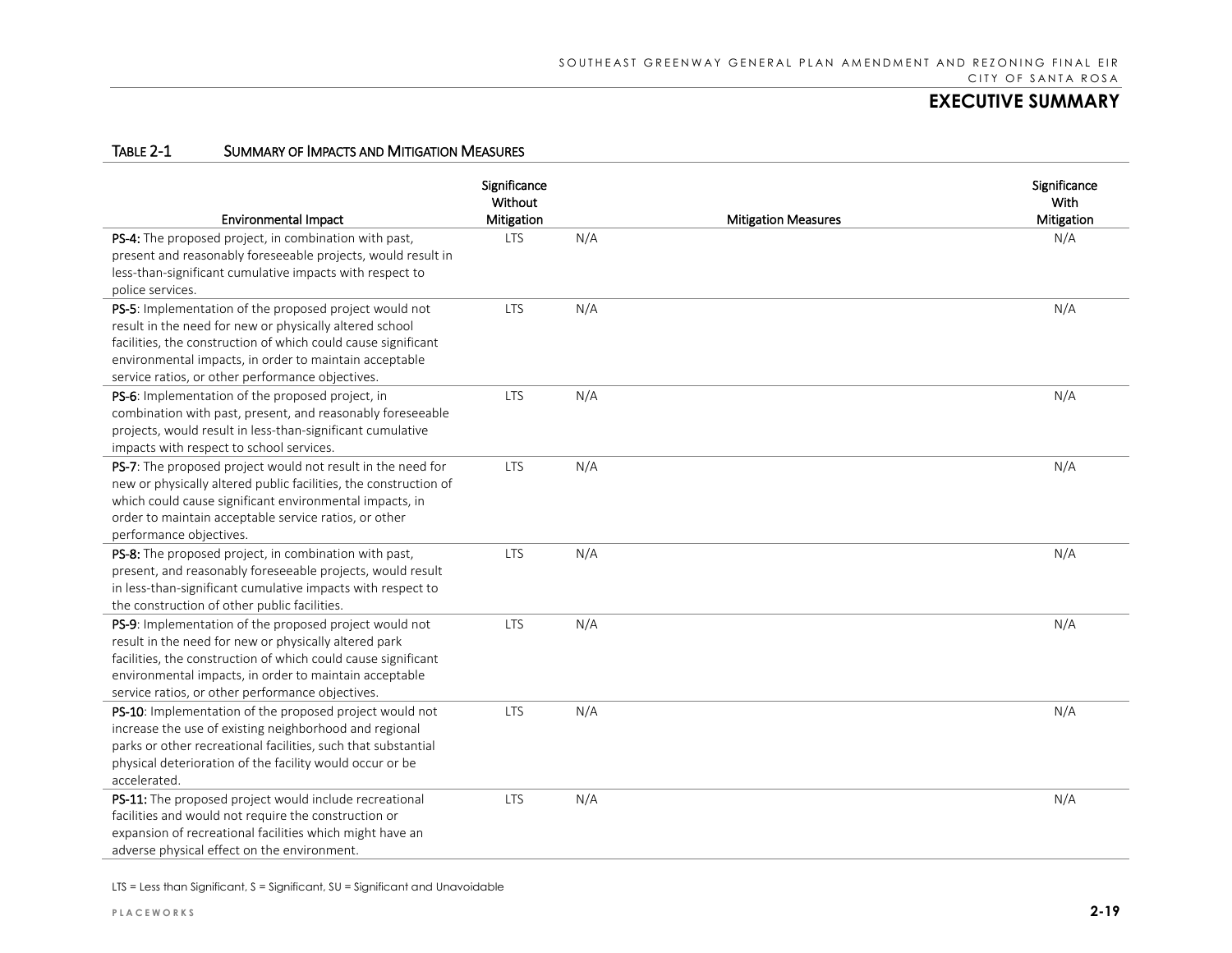| <b>Environmental Impact</b>                                                                                                                                                                                                                                                                                                            | Significance<br>Without<br>Mitigation | <b>Mitigation Measures</b>                                                                                                                                                                                                                                                                                                                                                                                                                                                                                                                                                                                                                                                                                                                                                                                                                                            | Significance<br>With<br>Mitigation |
|----------------------------------------------------------------------------------------------------------------------------------------------------------------------------------------------------------------------------------------------------------------------------------------------------------------------------------------|---------------------------------------|-----------------------------------------------------------------------------------------------------------------------------------------------------------------------------------------------------------------------------------------------------------------------------------------------------------------------------------------------------------------------------------------------------------------------------------------------------------------------------------------------------------------------------------------------------------------------------------------------------------------------------------------------------------------------------------------------------------------------------------------------------------------------------------------------------------------------------------------------------------------------|------------------------------------|
| PS-12: The proposed project, in combination with past,<br>present and reasonably foreseeable projects, would result in<br>less-than-significant cumulative impacts with respect to<br>parks.                                                                                                                                           | <b>LTS</b>                            | N/A                                                                                                                                                                                                                                                                                                                                                                                                                                                                                                                                                                                                                                                                                                                                                                                                                                                                   | N/A                                |
| <b>TRANSPORTATION AND CIRCULATION</b>                                                                                                                                                                                                                                                                                                  |                                       |                                                                                                                                                                                                                                                                                                                                                                                                                                                                                                                                                                                                                                                                                                                                                                                                                                                                       |                                    |
| TRANS-1a: The Farmers Lane/SR 12 Eastbound Off-ramp-<br>Hoen Avenue Frontage Road intersection (#8) currently<br>operates unacceptably at LOS E during the PM peak hour<br>and is projected to continue operating at LOS E upon the<br>addition of project-generated traffic, with increases in delay<br>of approximately 9.6 seconds. | S                                     | <b>TRANS-1a</b> : In order to improve operations to an LOS D in the near-term,<br>an additional eastbound through-lane from the SR 12 eastbound off-ramp<br>onto Hoen Avenue Frontage Road could be added and Hoen Avenue<br>Frontage Road could be widened downstream of the intersection to<br>include two eastbound lanes.                                                                                                                                                                                                                                                                                                                                                                                                                                                                                                                                         | SU                                 |
|                                                                                                                                                                                                                                                                                                                                        |                                       | As discussed in Chapter 4.13, Transportation and Circulation, of the<br>Revised Draft EIR under impact discussion TRANS-1, measures that could<br>potentially reduce this impact were considered and were determined to<br>be infeasible. See Chapter 4.13 for more discussion.                                                                                                                                                                                                                                                                                                                                                                                                                                                                                                                                                                                       |                                    |
| TRANS-1b: On Farmers Lane under Future plus Project (With<br>Farmers Lane Extension) conditions, the project is<br>anticipated to cause operation to drop from LOS D to LOS E<br>in the southbound direction during the AM peak hour.                                                                                                  | S                                     | TRANS-1b.1: The Farmers Lane/Fourth Street-Sonoma Highway<br>intersection (#1) could be widened in the future to include dual<br>northbound right-turn lanes and triple westbound left-turn lanes,<br>including widening of Farmers Lane to provide three southbound lanes<br>for a distance of approximately 350 feet south of the intersection, or<br>otherwise modified as determined appropriate by the City Traffic<br>Engineer to provide equivalent or superior operation. This is a major<br>roadway and bridge widening project that would affect traffic flow and<br>operations on circulation facilities that are owned and maintained by<br>Caltrans, as well as additional environmental review including assessment<br>of potential impacts to Santa Rosa Creek, and would require substantial<br>review and approval of any modifications by Caltrans. | SU                                 |
|                                                                                                                                                                                                                                                                                                                                        |                                       | TRANS-1b.2: The City shall consult with Caltrans to modify the signal<br>phasing at the Farmers Lane/Hoen Avenue intersection (#5) in the future<br>to include protected-permitted left-turn phasing on Hoen Avenue, or<br>otherwise modified as determined appropriate by the City Traffic<br>Engineer to provide equivalent or superior operation.                                                                                                                                                                                                                                                                                                                                                                                                                                                                                                                  |                                    |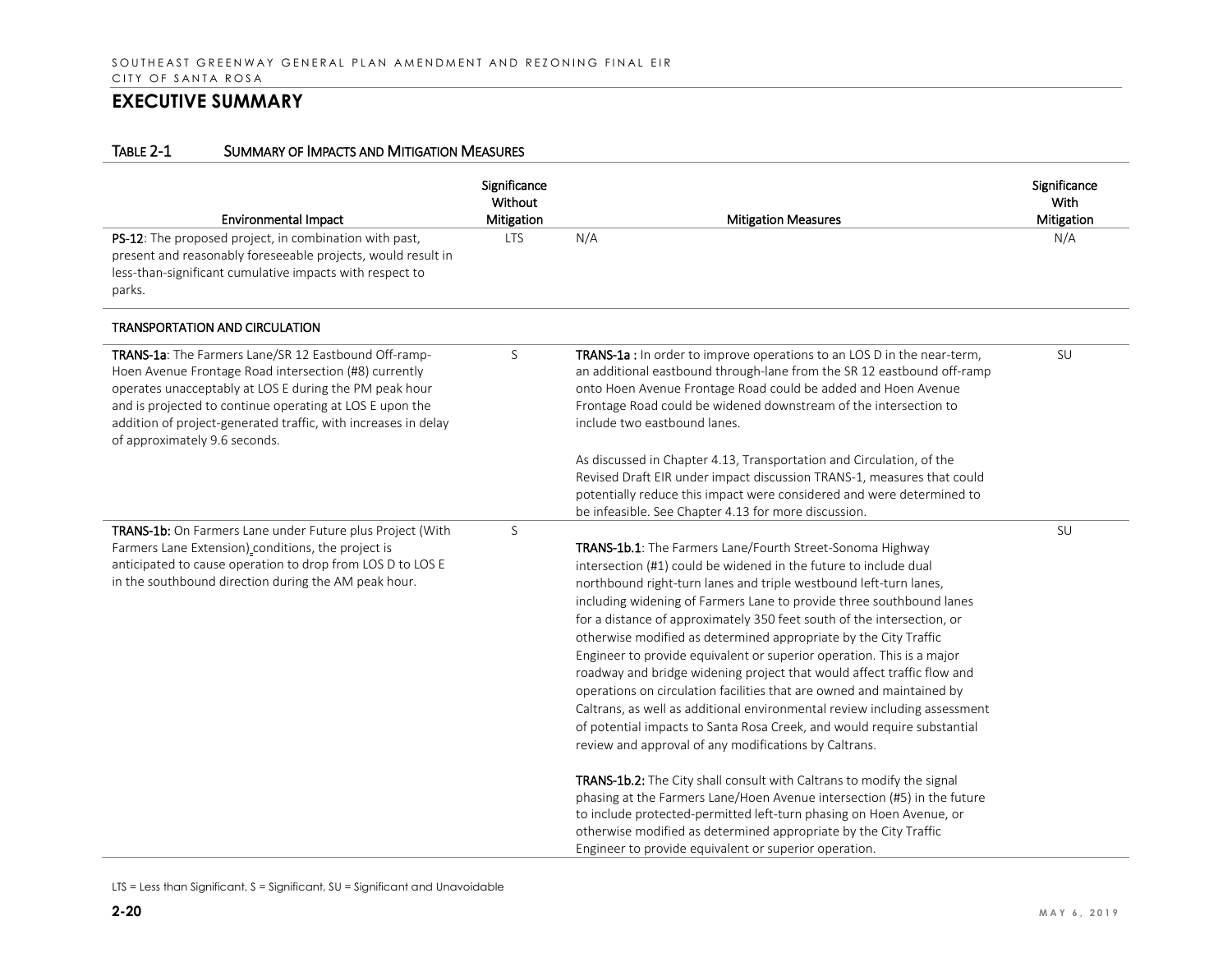| Table 2-1 | SUMMARY OF IMPACTS AND MITIGATION MEASURES |  |
|-----------|--------------------------------------------|--|
|           |                                            |  |

| <b>Environmental Impact</b>                                                                                                                                                                                                                                                                                                                         | Significance<br>Without<br>Mitigation | <b>Mitigation Measures</b>                                                                                                                                                                                                                                                                                                                                                                                                                                                                                                                                                | Significance<br>With<br>Mitigation |  |
|-----------------------------------------------------------------------------------------------------------------------------------------------------------------------------------------------------------------------------------------------------------------------------------------------------------------------------------------------------|---------------------------------------|---------------------------------------------------------------------------------------------------------------------------------------------------------------------------------------------------------------------------------------------------------------------------------------------------------------------------------------------------------------------------------------------------------------------------------------------------------------------------------------------------------------------------------------------------------------------------|------------------------------------|--|
|                                                                                                                                                                                                                                                                                                                                                     |                                       | As discussed in Chapter 4.13, Transportation and Circulation, of the<br>Revised Draft EIR under impact discussion TRANS-1, measures that could<br>potentially reduce this impact were considered and were determined to<br>be infeasible. See Chapter 4.13 of the Revised Draft EIR for more<br>discussion.                                                                                                                                                                                                                                                               |                                    |  |
| TRANS-1c: The Farmers Lane/Fourth Street-Sonoma<br>Highway intersection (#1) is projected to operate<br>unacceptably at LOS E during the AM and PM peak hours<br>without the project and with the addition of project traffic<br>would drop to LOS F during the AM peak hour.                                                                       | S                                     | Implement Mitigation Measure TRANS-1b.1.<br>As discussed in Chapter 4.3, Transportation and Circulation, of the<br>Revised Draft EIR under impact discussion TRANS-1, measures that could<br>potentially reduce this impact were found to be infeasible.                                                                                                                                                                                                                                                                                                                  | SU                                 |  |
| TRANS-1d: The southbound stop-controlled approach the<br>Hoen Avenue/Franquette Avenue intersection (#13) is<br>projected to operate at LOS F during the AM peak hour, with<br>a 6.1-second increase in delay attributable to the project,<br>which would meet the CA-MUTCD "Peak Hour Volume"<br>warrant for signalization.                        | S                                     | TRANS-1d: The City shall ensure that a-traffic signal is installed at the<br>intersection of Hoen Avenue/Franquette Avenue in the future. The City's<br>Department of Transportation and Public Works should monitor<br>operation at the intersection through field observations and review of<br>development traffic impact studies, to assure signalization of the<br>intersection either through future development requirements or as part<br>of the City's Capital Improvement Program once the City Traffic Engineer<br>determines that signalization is warranted. | <b>LTS</b>                         |  |
| TRANS-1e: Under the Future plus Project (Without Farmers<br>Lane Extension) scenario, the Farmers Lane/SR 12<br>Eastbound Off-ramp-Hoen Avenue Frontage Road<br>intersection (#8) is projected to operate unacceptably at<br>LOS E during the PM peak hour, with the project increasing<br>the intersection's average vehicle delay by 8.0 seconds. | S                                     | Implement Mitigation Measure TRANS-1a.<br>As discussed in Chapter 4.3, Transportation and Circulation, of the<br>Revised Draft EIR under impact discussion TRANS-1, measures that could<br>potentially reduce this impact were found to be infeasible.                                                                                                                                                                                                                                                                                                                    | SU                                 |  |
| TRANS-2: Implementation of the proposed project would<br>not conflict with an applicable congestion management<br>program, including, but not limited to, level-of-service<br>standards and travel demand measures, or other standards<br>established by the county congestion management agency<br>for designated roads or highways.               | <b>LTS</b>                            | N/A                                                                                                                                                                                                                                                                                                                                                                                                                                                                                                                                                                       | N/A                                |  |
| TRANS-3: The proposed project would not result in a change<br>in air traffic patterns, including either an increase in traffic<br>levels or a change in location that results in substantial<br>safety risks.                                                                                                                                       | <b>LTS</b>                            | N/A                                                                                                                                                                                                                                                                                                                                                                                                                                                                                                                                                                       | N/A                                |  |
| TRANS-4: Implementation of the proposed project would<br>not substantially increase hazards due to a design feature                                                                                                                                                                                                                                 | <b>LTS</b>                            | N/A                                                                                                                                                                                                                                                                                                                                                                                                                                                                                                                                                                       | N/A                                |  |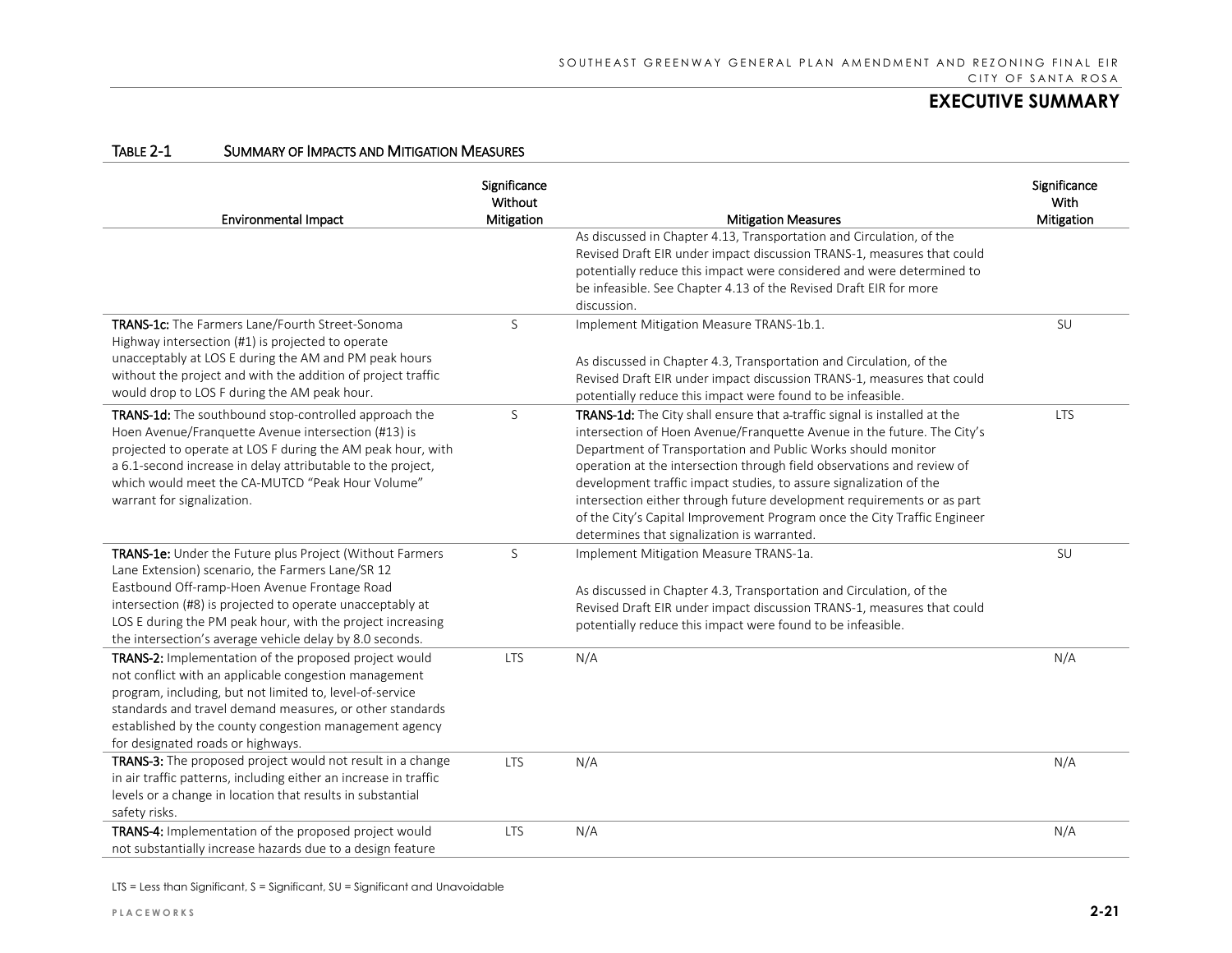| <b>Environmental Impact</b>                                                                                                                                                                                                                                                                       | Significance<br>Without<br>Mitigation | <b>Mitigation Measures</b>                                                                                                                                                                                                                                                                                                                                                                                                      | Significance<br>With<br>Mitigation |
|---------------------------------------------------------------------------------------------------------------------------------------------------------------------------------------------------------------------------------------------------------------------------------------------------|---------------------------------------|---------------------------------------------------------------------------------------------------------------------------------------------------------------------------------------------------------------------------------------------------------------------------------------------------------------------------------------------------------------------------------------------------------------------------------|------------------------------------|
| (e.g. sharp curves or dangerous intersection) or                                                                                                                                                                                                                                                  |                                       |                                                                                                                                                                                                                                                                                                                                                                                                                                 |                                    |
| incompatible uses (e.g. farm equipment).                                                                                                                                                                                                                                                          |                                       |                                                                                                                                                                                                                                                                                                                                                                                                                                 |                                    |
| TRANS-5: Implementation of the proposed project would<br>not result in inadequate emergency access.                                                                                                                                                                                               | <b>LTS</b>                            | N/A                                                                                                                                                                                                                                                                                                                                                                                                                             | N/A                                |
| TRANS-6a: The proposed multi-use pathway crossings could<br>result in pedestrian and bicyclist safety concerns.                                                                                                                                                                                   | S                                     | TANS-6a.1: The mid-block multi-use pathway crossings on Summerfield<br>Road and Yulupa Avenue should include, at a minimum, an active<br>pedestrian warning system (such as, but not limited to, pedestrian-<br>activated flashing beacons or rapid rectangular flashing beacons) as well<br>as high-visibility crosswalk markings.                                                                                             | <b>LTS</b>                         |
|                                                                                                                                                                                                                                                                                                   |                                       | TRANS-6a.2: The mid-block multi-use pathway crossing on Franquette<br>Avenue should include, at a minimum, high-visibility crosswalk markings<br>and signs.                                                                                                                                                                                                                                                                     |                                    |
|                                                                                                                                                                                                                                                                                                   |                                       | TRANS-6a.3: The multi-use pathway crossing at the Hoen Avenue/Hoen<br>Avenue Frontage Road-Cypress Way signalized intersection should<br>include, at a minimum, new high-visibility crosswalk markings and signal<br>phasing to serve pedestrians and bicyclists, as well as signage (such as<br>"Yield to Bikes" signs) alerting drivers to the presence of bike crossings.                                                    |                                    |
|                                                                                                                                                                                                                                                                                                   |                                       | TRANS-6a.4: The ultimate configuration of multi-use pathway street<br>crossing designs, including selection of warning devices if appropriate,<br>shall be determined by the City's Traffic Engineer, in consideration of the<br>physical characteristics of each site and best design practices that exist at<br>the time the design is initiated.                                                                             |                                    |
| TRANS-6b: Adequate pedestrian and bicycle circulation<br>facilities to cross the SR 12 Westbound On-ramp cannot be<br>assured, as both of the options in the proposed project for<br>creating this linkage entail modifications to Caltrans facilities<br>that are outside of the City's control. | S                                     | TRANS-6b: The City shall ensure that whatever entity ultimately<br>constructs the pedestrian and bicycle circulation facilities to cross the SR<br>12 Westbound On-ramp obtains an encroachment permit and design<br>approval from Caltrans prior to implementing either of the new<br>pedestrian-bicycle crossing options, and shall oversee the preparation of<br>preliminary designs and studies needed for Caltrans review. | SU                                 |
|                                                                                                                                                                                                                                                                                                   |                                       | As discussed in Chapter 4.3, Transportation and Circulation, of the<br>Revised Draft EIR under impact discussion TRANS-6, measures that could<br>potentially reduce this impact were found to be infeasible.                                                                                                                                                                                                                    |                                    |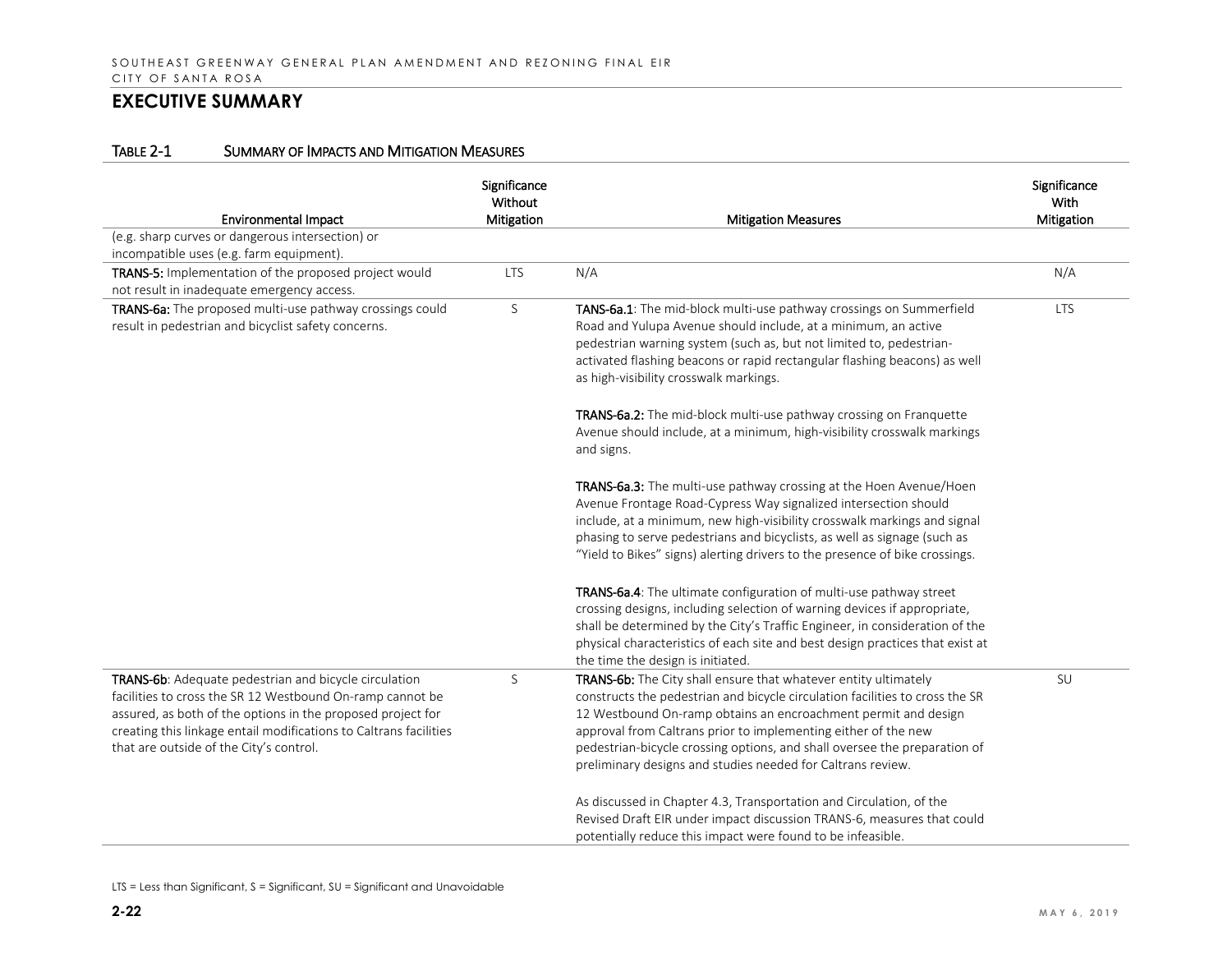| <b>Environmental Impact</b>                                                                                                                                                         | Significance<br>Without<br>Mitigation | <b>Mitigation Measures</b>                                                                                                                                                                                                                                                                                                                                                                                                                                                                                                                                                                                                                                                                            | Significance<br>With<br>Mitigation |  |
|-------------------------------------------------------------------------------------------------------------------------------------------------------------------------------------|---------------------------------------|-------------------------------------------------------------------------------------------------------------------------------------------------------------------------------------------------------------------------------------------------------------------------------------------------------------------------------------------------------------------------------------------------------------------------------------------------------------------------------------------------------------------------------------------------------------------------------------------------------------------------------------------------------------------------------------------------------|------------------------------------|--|
| TRANS-6c: Potential development of an at-grade crossing at<br>the Hoen Avenue Frontage Road/SR 12 Westbound On-<br>ramp intersection could result in pedestrian safety concerns.    | S                                     | TRANS-6-c.1: If an at-grade pedestrian crossing is to be implemented at<br>Hoen Avenue Frontage Road/SR 12 Westbound On-ramp intersection, the<br>intersection would need to be modified to include, at a minimum, the<br>following components:                                                                                                                                                                                                                                                                                                                                                                                                                                                       | SU                                 |  |
|                                                                                                                                                                                     |                                       | " Signal or pedestrian hybrid beacon with an exclusive phase for<br>pedestrian-bicycle movements.                                                                                                                                                                                                                                                                                                                                                                                                                                                                                                                                                                                                     |                                    |  |
|                                                                                                                                                                                     |                                       | Horizontal realignment that regulates vehicle speeds to no greater<br>than 35 mph at the crossing.                                                                                                                                                                                                                                                                                                                                                                                                                                                                                                                                                                                                    |                                    |  |
|                                                                                                                                                                                     |                                       | " Maintained clear line of sight between drivers and<br>pedestrians/bicyclists on the crossing.                                                                                                                                                                                                                                                                                                                                                                                                                                                                                                                                                                                                       |                                    |  |
|                                                                                                                                                                                     |                                       | " Right-turn pocket on westbound Hoen Avenue Frontage Road to<br>provide vehicle queue storage.                                                                                                                                                                                                                                                                                                                                                                                                                                                                                                                                                                                                       |                                    |  |
|                                                                                                                                                                                     |                                       | TRANS-6-c.2: The ultimate configuration of any at-grade pedestrian<br>crossing at the Hoen Avenue Frontage Road/SR 12 Westbound On-ramp<br>intersection shall be evaluated and determined by the City's Traffic<br>Engineer, in collaboration with Caltrans, and in consideration of the<br>physical characteristics the site and best design practices that exist at the<br>time the design is initiated. The City shall obtain an encroachment permit<br>and design approval from Caltrans prior to implementing the new<br>pedestrian crossing.                                                                                                                                                    |                                    |  |
| <b>TRANS-6d:</b> Construction activities associated with<br>development in the Southeast Greenway Area may<br>temporarily affect vehicular, pedestrian, and bicycle<br>circulation. | S                                     | TRANS-6d: Prior to commencement of construction activities, applicants<br>seeking to construct projects within the Southeast Greenway Area should<br>submit a construction traffic control plan to the City of Santa Rosa for<br>review and approval. The proposed project should identify the timing and<br>routing of all major construction-related traffic to avoid potential<br>congestion and delays on the local street network. Any temporary road or<br>sidewalk closures should be identified along with detour plans. If<br>necessary, movement of major construction equipment and materials<br>should be limited to off-peak hours to avoid conflicts with local traffic<br>circulation. | <b>LTS</b>                         |  |
| UTILITIES AND SERVICE SYSTEMS                                                                                                                                                       |                                       |                                                                                                                                                                                                                                                                                                                                                                                                                                                                                                                                                                                                                                                                                                       |                                    |  |
| UTIL-1: Implementation of the proposed project would have<br>sufficient water supplies available to serve the proposed                                                              | <b>LTS</b>                            | N/A                                                                                                                                                                                                                                                                                                                                                                                                                                                                                                                                                                                                                                                                                                   | N/A                                |  |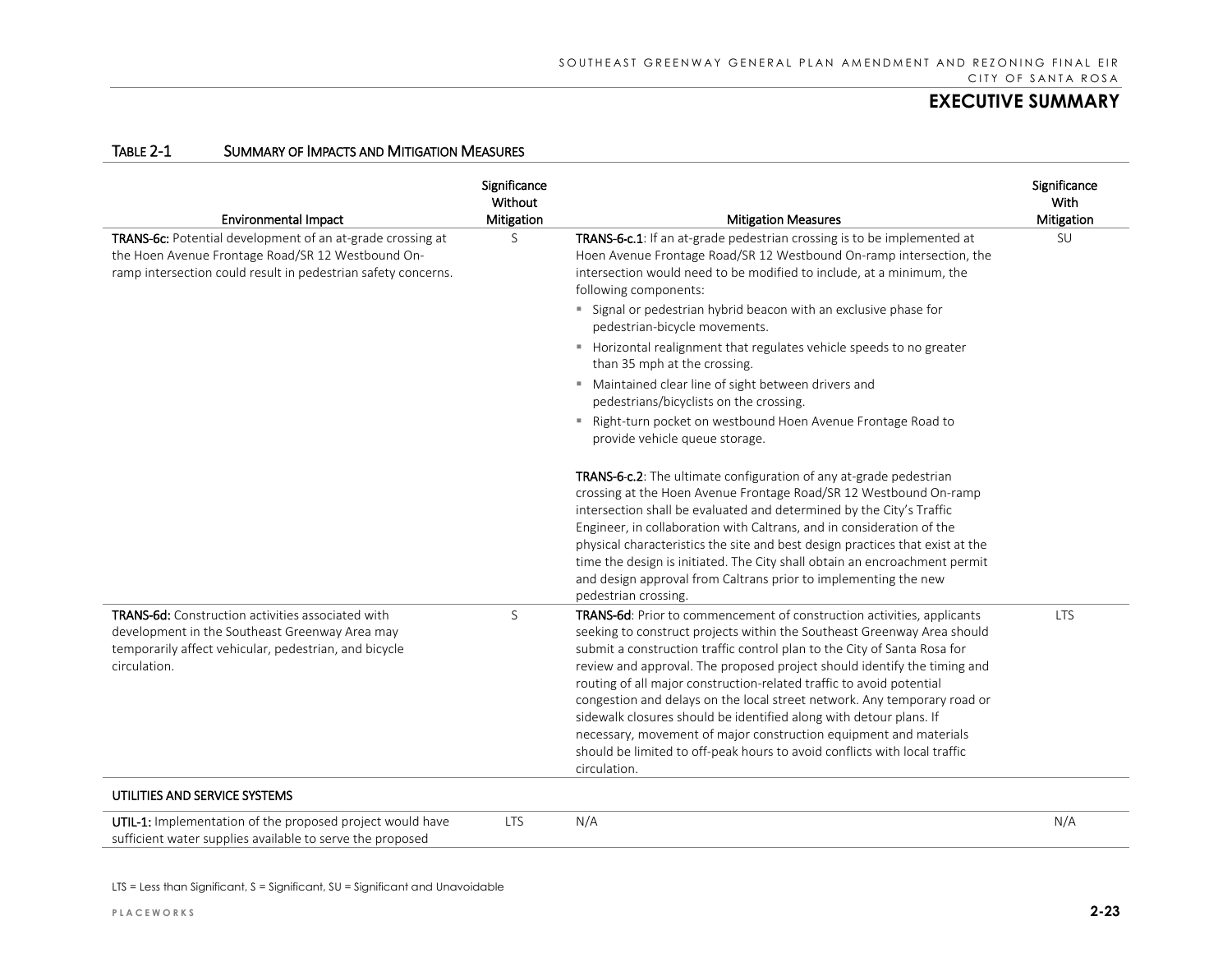| <b>Environmental Impact</b>                                                                                                                                                                                                                                                                                      | Significance<br>Without<br>Mitigation |     | <b>Mitigation Measures</b> | Significance<br>With<br>Mitigation |
|------------------------------------------------------------------------------------------------------------------------------------------------------------------------------------------------------------------------------------------------------------------------------------------------------------------|---------------------------------------|-----|----------------------------|------------------------------------|
| project from existing entitlements and resources, and would<br>not require new or expanded entitlements.                                                                                                                                                                                                         |                                       |     |                            |                                    |
| UTIL-2: Implementation of the proposed project would not<br>require or result in the construction of new water facilities<br>or expansion of existing facilities, the construction of which<br>would cause significant environmental effects.                                                                    | <b>LTS</b>                            | N/A |                            | N/A                                |
| UTIL-3: Implementation of the proposed project, in<br>combination with past, present, and reasonably foreseeable<br>projects, would result in less-than-significant cumulative<br>impacts with respect to water service.                                                                                         | <b>LTS</b>                            | N/A |                            | N/A                                |
| UTIL-4: Implementation of the proposed project would not<br>exceed wastewater treatment requirements of the North<br>Coast Regional Water Quality Control Board.                                                                                                                                                 | <b>LTS</b>                            | N/A |                            | N/A                                |
| UTIL-5: Implementation of the proposed project would not<br>require or result in the construction of new wastewater<br>treatment facilities or expansion of existing facilities, the<br>construction of which would cause significant<br>environmental effects.                                                  | <b>LTS</b>                            | N/A |                            | N/A                                |
| UTIL-6: Implementation of the proposed project would not<br>result in the determination by the wastewater treatment<br>provider, which serves or may serve the project that it does<br>not have adequate capacity to serve the project's projected<br>demand in addition to the provider's existing commitments. | <b>LTS</b>                            | N/A |                            | N/A                                |
| UTIL-7: Implementation of the proposed project, in<br>combination with past, present, and reasonably foreseeable<br>projects would result in less-than-significant cumulative<br>impacts with respect to wastewater service.                                                                                     | <b>LTS</b>                            | N/A |                            | N/A                                |
| UTIL-8: Implementation of the proposed project would be<br>served by a landfill with sufficient permitted capacity to<br>accommodate the project's solid waste disposal needs.                                                                                                                                   | <b>LTS</b>                            | N/A |                            | N/A                                |
| UTIL-9: Implementation of the proposed project would<br>comply with federal, State, and local statutes and<br>regulations related to solid waste.                                                                                                                                                                | <b>LTS</b>                            | N/A |                            | N/A                                |
| UTIL-10: Implementation of the proposed project, in<br>combination with past, present, and reasonably foreseeable                                                                                                                                                                                                | <b>LTS</b>                            | N/A |                            | N/A                                |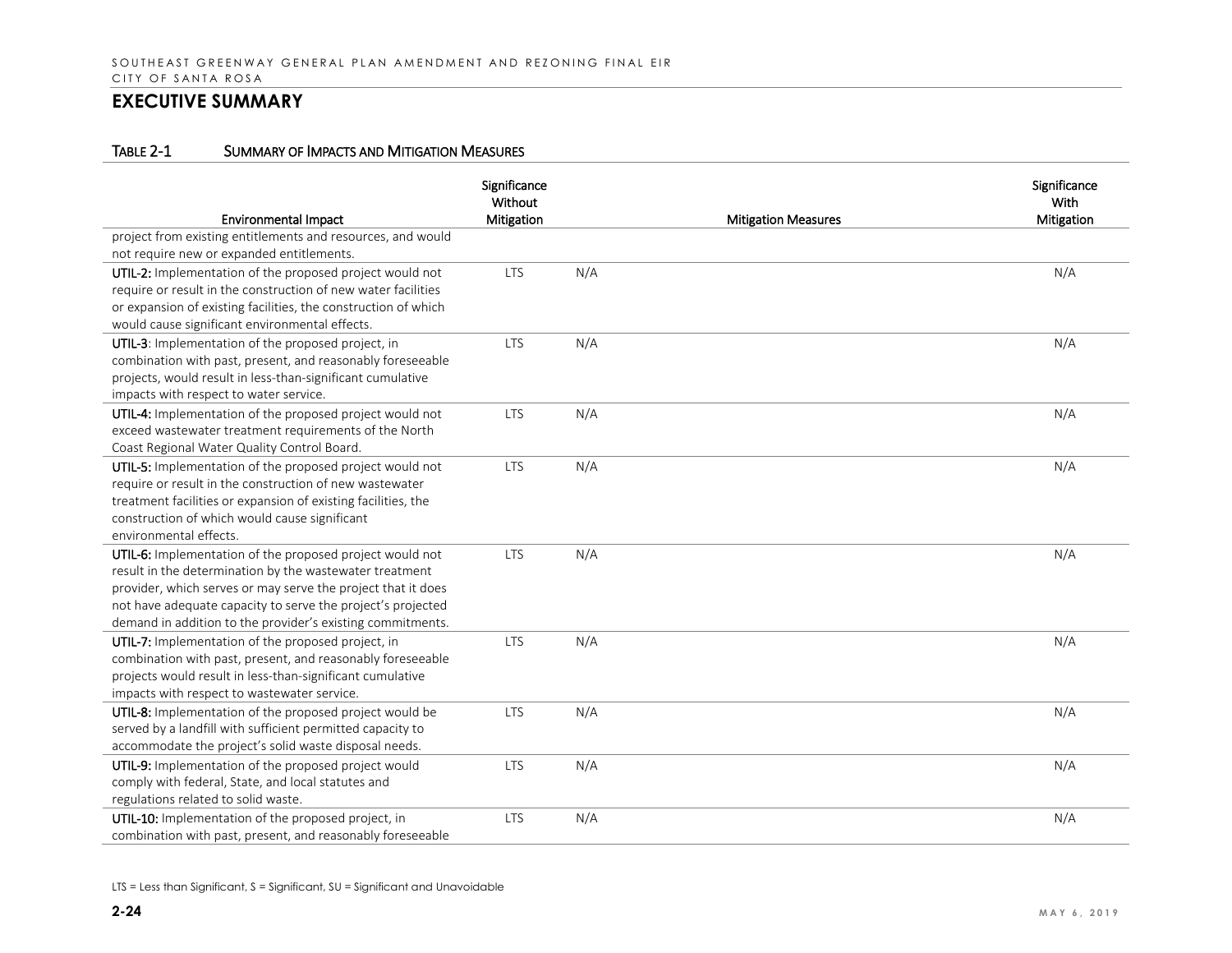| <b>Environmental Impact</b>                                                                                                                                                                                                                                                                        | Significance<br>Without<br>Mitigation |     | <b>Mitigation Measures</b> | Significance<br>With<br>Mitigation |
|----------------------------------------------------------------------------------------------------------------------------------------------------------------------------------------------------------------------------------------------------------------------------------------------------|---------------------------------------|-----|----------------------------|------------------------------------|
| development, would result in less-than-significant impacts<br>with respect to solid waste.                                                                                                                                                                                                         |                                       |     |                            |                                    |
| UTIL-11: Implementation of the proposed project would not<br>result in a substantial increase in natural gas and electrical<br>service demands, and would not require new energy supply<br>facilities and transmission infrastructure or capacity<br>enhancing alterations to existing facilities. | <b>LTS</b>                            | N/A |                            | N/A                                |
| UTIL-12: Implementation of the proposed project, in<br>combination with past, present, and reasonably foreseeable<br>development, would result in less-than-significant impacts<br>with respect to energy conservation.                                                                            | LTS                                   | N/A |                            | N/A                                |